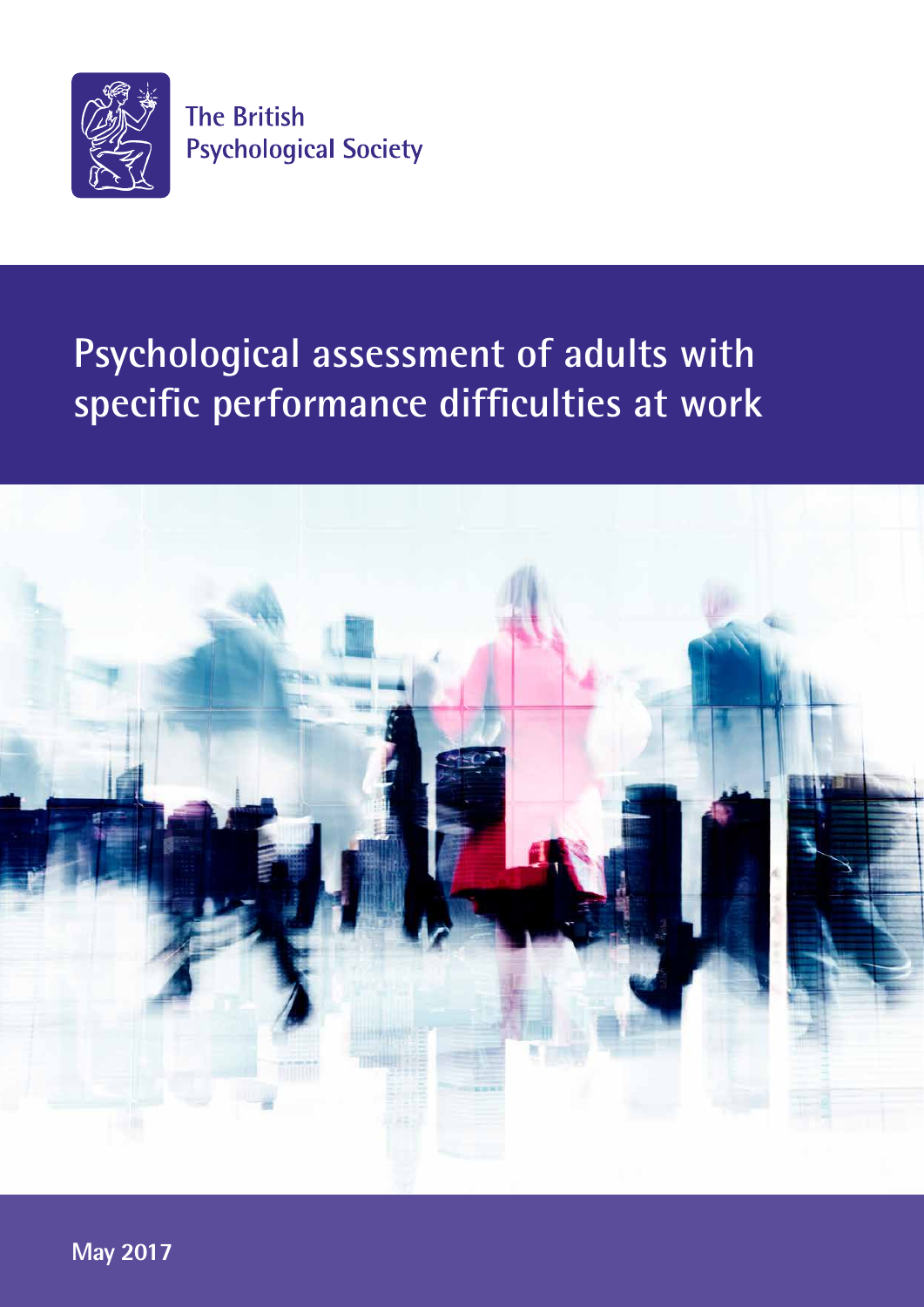This document has been produced by the Neurodiversity and Employment Working Group, within the British Psychological Society's Division of Occupational Psychology

Principal Authors: David McLoughlin, Occupational and Educational Psychologist, Group Member Nancy Doyle, Occupational Psychologist, Working Group Convenor.

© The British Psychological Society 2017

The British Psychological Society St Andrews House, 48 Princess Road East, Leicester LE1 7DR, UK Telephone 0116 254 9568 Facsimile 0116 247 0787 E-mail mail@bps.org.uk Website www.bps.org.uk Incorporated by Royal Charter Registered Charity No 229642

If you have problems reading this document and would like it in a different format, please contact us with your specific requirements.

Tel: 0116 252 9523; Email: P4P@bps.org.uk.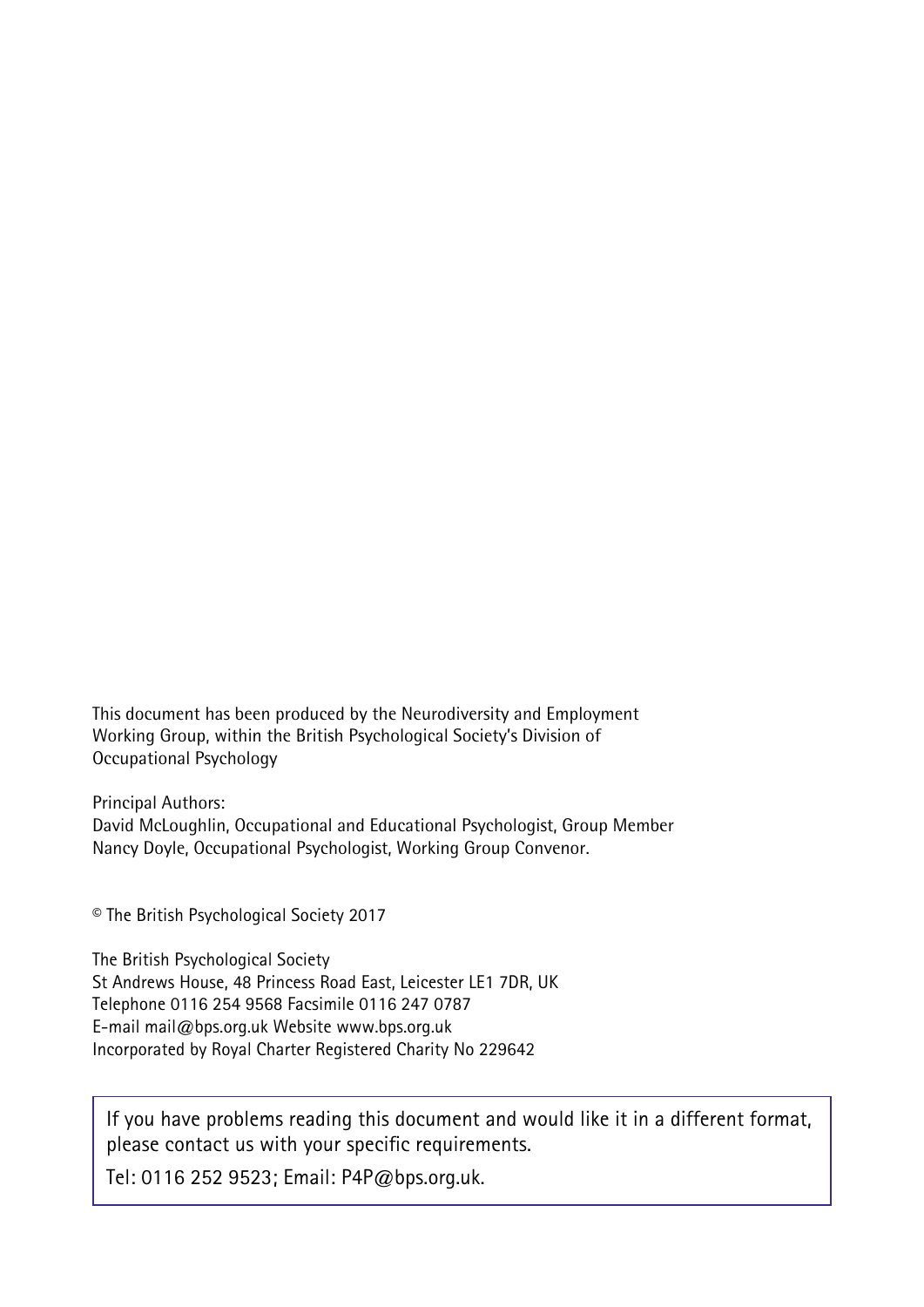# **Contents**

| 1.  |    |
|-----|----|
| 2.  |    |
| 3.  |    |
| 4.  |    |
| 5.  |    |
| 6.  |    |
| 7.  |    |
| 8.  |    |
| 9.  |    |
| 10. |    |
| 11. |    |
| 12. |    |
| 13. |    |
| 14. |    |
| 15. |    |
| 16. |    |
| 17. |    |
| 18. |    |
| 19. |    |
| 20. |    |
| 21. | 30 |
| 22. |    |
| 23. |    |
| 24. |    |
| 25. |    |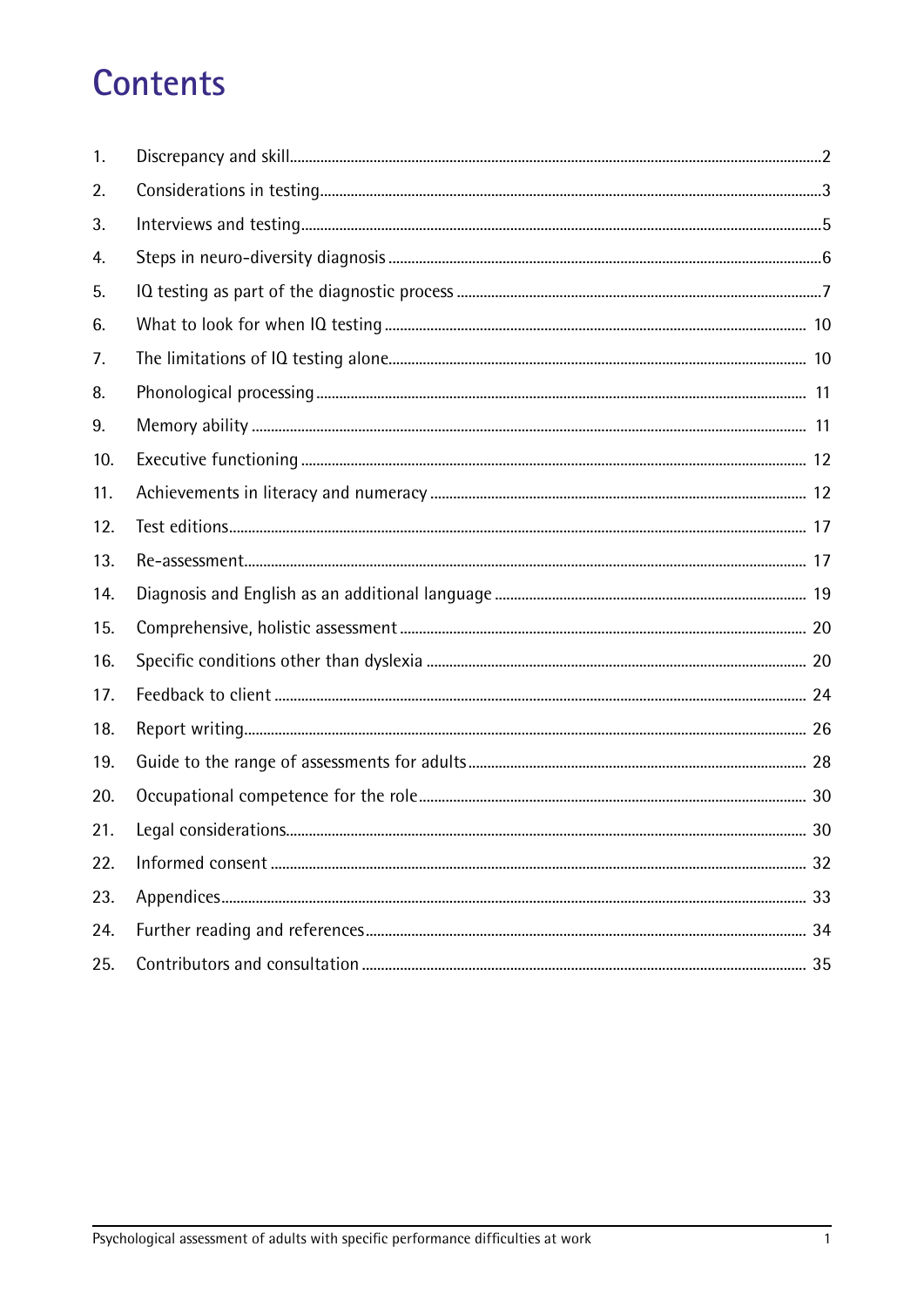# **1. Discrepancy and skill**

These guidelines were developed in order to promote good practice in the psychological assessment of those individuals whose behaviour in the workplace reflects inconsistencies between what is expected of them and their performance. That is, those who have dyslexia, dyspraxia, dyscalculia, ADD/ADHD and ASD. They are sometimes referred to as being neuro-diverse, but more commonly as having specific learning difficulties. In recognition of the fact that the concern here is with the workplace rather than educational settings, and that most will have learned differently but effectively, the term 'performance difficulties' is used.

There are many and varied definitions of the different syndromes, and they are best avoided. It is better to use criteria for diagnosis. Those in schemata such as DSM and ICD are often child focused and based on the much criticised discrepancy model, where attainments in domains such as reading are compared with IQ. The notion of discrepancy is still valuable, but the criteria we use should be broadened to take into account our current understanding of syndromes, particularly as life span and workplace issues. Skills such as the following should be included:

- Reading accuracy, speed and comprehension
- Writing legibility and speed
- Spelling
- Proofreading
- Verbal presentation
- Organisation
- Coordination
- Attention
- Listening comprehension
- Planning and self-regulation

The discrepancy should not just be in relation to ability, but to education, culture, family background, and employment history. It should also focus on the gap between the skills an individual has and those they need.

The purpose of assessment is ultimately to explain why these discrepancies exist, so we need evidence of weaknesses in the cognitive processes shown to be associated with the above. To be effective an assessment should be rigorous and comprehensive in terms of its content.

The assessment should be tailored to the individual. Professional judgement is required, not simply following a sequence of tests as set out in these guidelines. Ask yourself if each test is necessary - do you have enough evidence to conclude your point? Is there insufficient evidence to suggest a test is appropriate? For example, a specific test for dyspraxia might not be required unless there is clear demonstration of difficulty in childhood development. Testing can be arduous for many people, who may not have been tested for many years since leaving education. The following points show where we need to be flexible from normal testing conditions with this client group.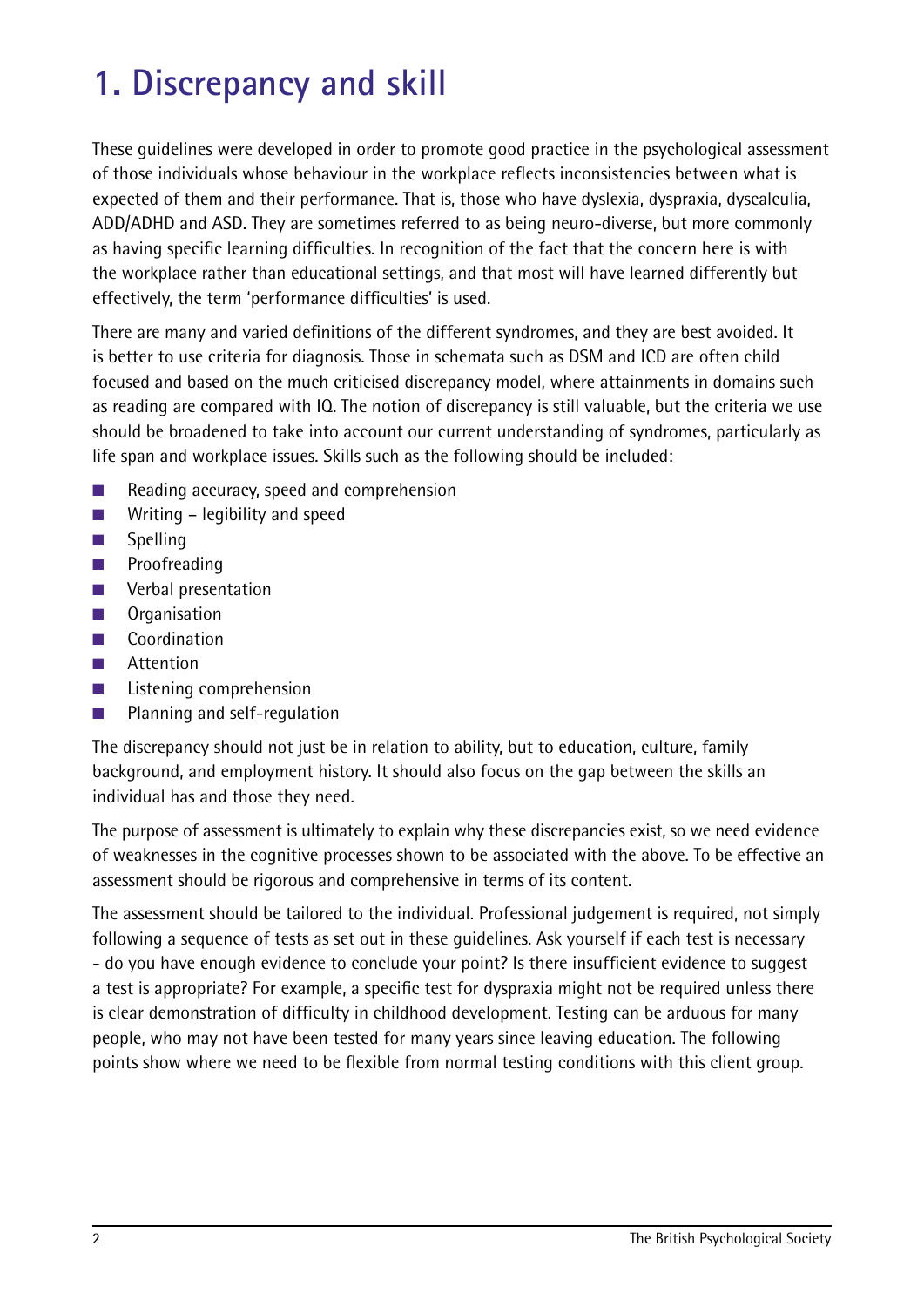# **2. Considerations in testing**

Assessment should promote self-understanding and should be a positive rather than a negative experience.

Dyslexic people may have been humiliated in the past and should be allowed their dignity.

Assessments are only as good as the information they yield and should focus on the information required for diagnosis, and the provision of advice.

Tests used should have face validity for the client; that is, they should clearly relate to explanations for difficulties and advice on strategy development.

The results of an assessment should always lead to an explanation. 'You are not dyslexic' is insufficient, as it does not address the issue of why the individual sought advice in the first place.

Feedback should be provided during the course of the assessment, as this reduces anxiety. Many people worry that the assessment will show them to be lacking intelligence and need reassurance that this is not the case early on in the process.

Putting the client at ease should always be priority as they may fear another authoritative figure. A hot drink or water should always be offered at the beginning. Talking about their journey, the weather or another non-assessment subject is always a good icebreaker and should relax the client. Breaks should be offered regularly.

When low scores are achieved on individual tests, encouragement should be offered and the client should be reminded that everyone has strengths and weaknesses.

Building confidence by summarising the key strengths at the end of the feedback and asking for examples of where the client utilises these skills can be very effective.

Clients can become very anxious during feedback as they may be concerned they won't remember everything that is being outlined. The psychologist should assure them at the beginning of the feedback session that the information will be repeated in the report and that questions can always be answered post assessment. Using the normal distribution curve graphs or other visuals is very important when providing feedback.

If concerns are raised regarding disclosure to employers, the psychologist should outline arguments for and against disclosure and also ask the client to consider how this might be articulated in a practical way. Practising a standard sentence can improve confidence a great deal.

An assessment should attempt to provide a reason for the difficulties people are experiencing. In particular, it should identify the problems in cognition that relate to skills. In dyslexia, for example, these include phonological processing, including awareness and memory, as well as a rapid naming ability.

Even then the cognitive abilities measured should relate to the individual concerned. Why, for example, would one administer tests of phonological awareness to those individuals whose reading accuracy skills are well developed, but have trouble with silent reading speed and comprehension?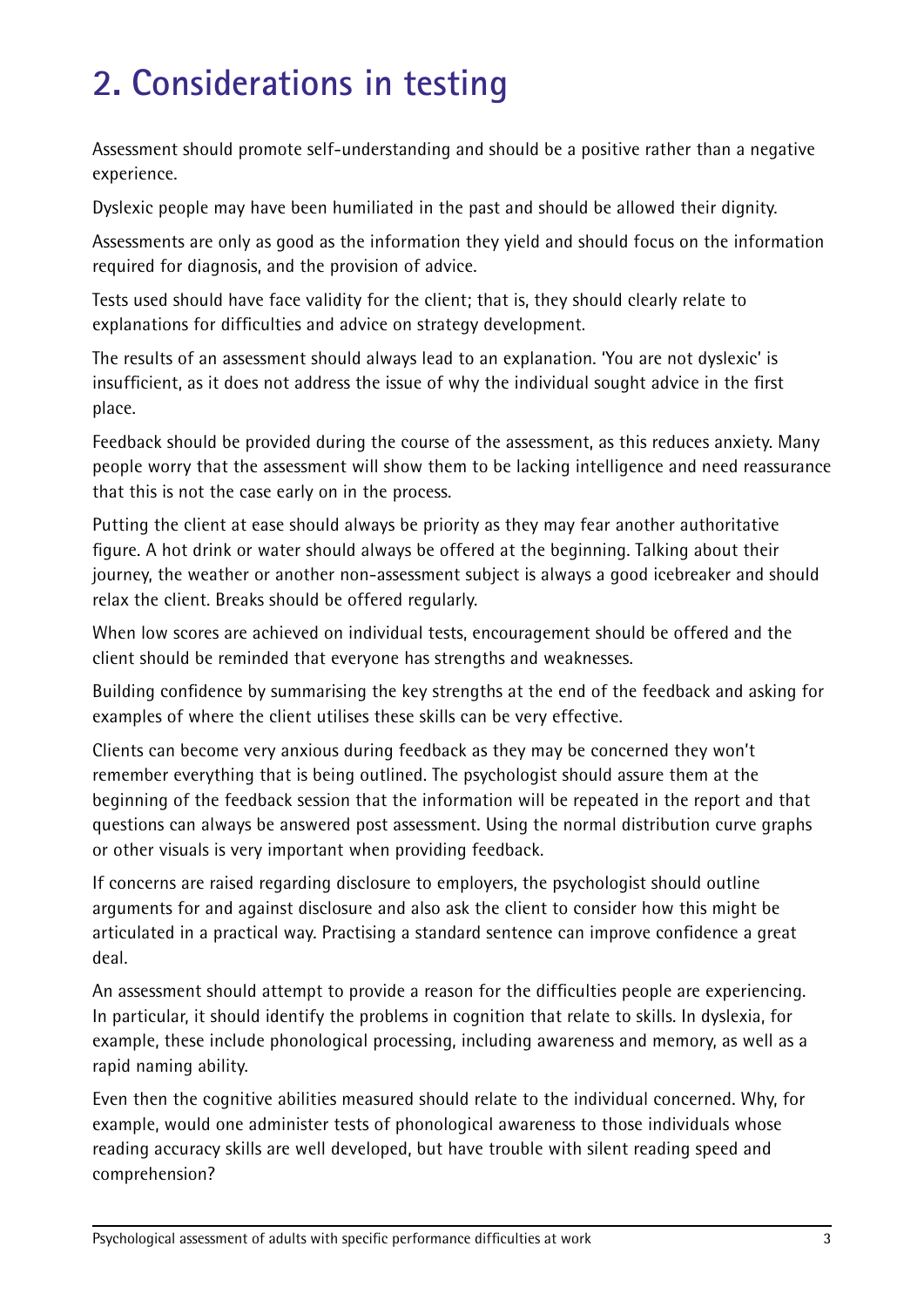The answer is, that in employment, it is rapid silent reading with good comprehension and recall that is a key skill. Problems with reading speed and comprehension indicate that phonological processing weaknesses may be present and should be investigated, particularly as rapid naming ability correlates with these skills.

In order to meet the above criteria differential diagnosis should involve the stages shown below:

- $\blacksquare$  Information gathering Interview, including history taking
- Psychological testing this endeavours to explain the existence of behavioural characteristics

At each stage, caution should be exercised and an open, collaborative approach taken. The following is statement made by a client who has been diagnosed as an adult:

*'The diagnosis brought about some sort of identity crisis I guess I am now still unsure where my personality ends and the dyslexia begins... What I believe are characteristics of my personality and not actually my own, but coping mechanisms (e.g. Keeping lists, the need for tidiness) – it feels like I am not sure who I am anymore'* (McLoughlin & Leather, 2013).

When assessments are done well, it can be a cathartic and constructive process, but when conducted poorly and without rapport, it can be very negative. Consider the following two statements, both made by respondents to a survey conducted by the Division of Occupational Psychology's Working Group on Neurodiversity in Employment.

Statement 1: *'I was left wishing I had never gone through the process. It took me a long time to accept that I'm dyslexic and seek help and understanding because of the way the test was carried out and the way I was dealt with afterwards. It destroyed my confidence and affected my work massively. I am aware that I just got a bad assessor and there must be loads of great ones so I wouldn't want to put adults off being assessed but it left me feeling extremely vulnerable, knocked my confidence, made me doubt my abilities more than ever and reinforced all my fears about my lack of intelligence.'*

Statement 2: *'I was very nervous and got quite upset about some of the findings and my assessor managed this really well and was very supportive and helpful.'*

Maintaining rapport is the highest priority, and taking extra time over digesting the results and explaining things as you go along are the top tips for ensuring this happens.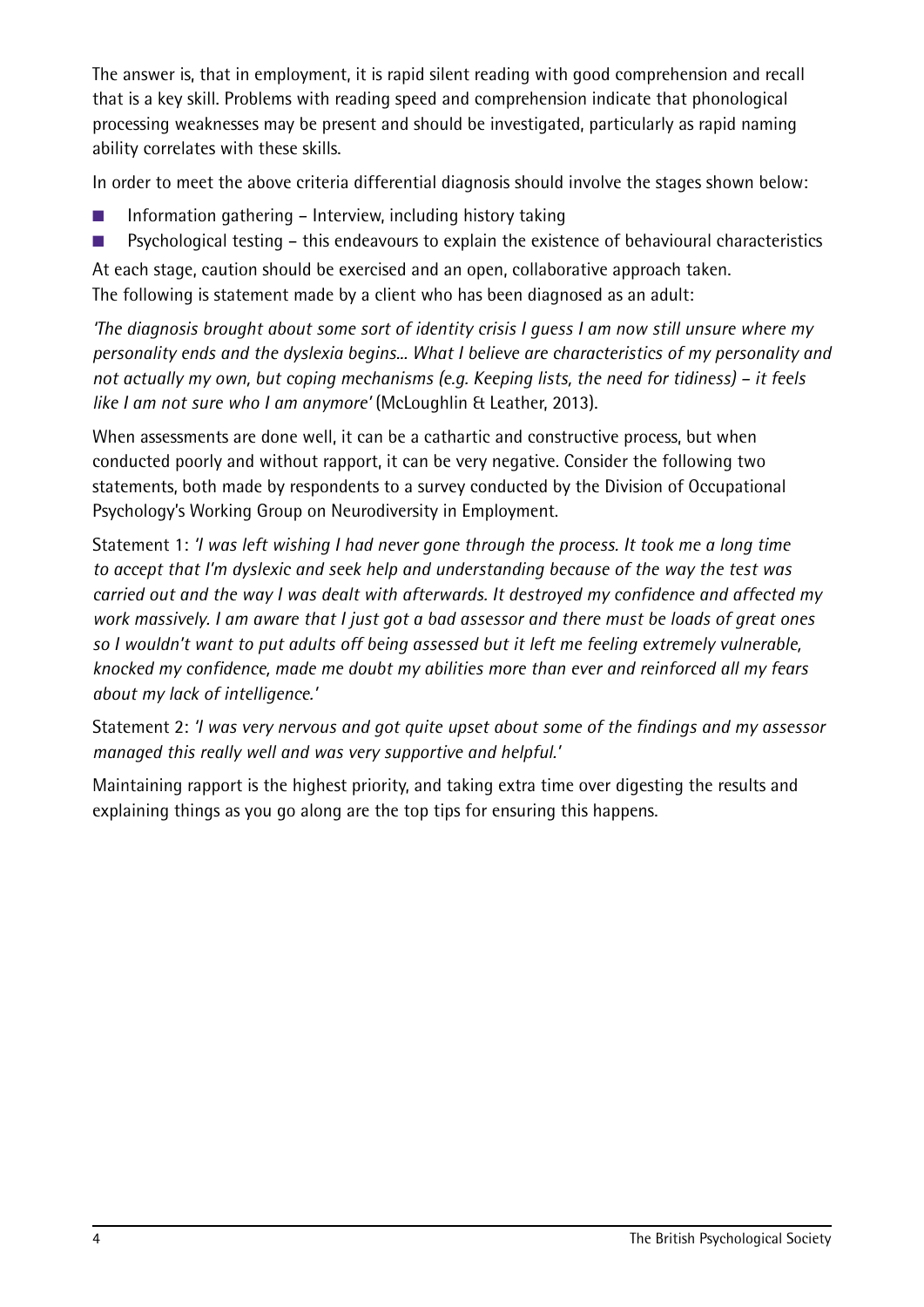# **3. Interviews and testing**

The assessment process should begin with an interview and the information gathered is critical to identification. It might be sufficient to suggest that someone should not pursue the matter further, but it is more likely that it will indicate that further investigation is warranted. The use of preassessment questionnaires may precede any interview, however this should be carried out ahead of time to enable clients to consult family members on developmental milestones. In addition, any such questionnaire should be written and designed in a way that is accessible for the target audience.

An interview should cover: reason for assessment; medical, educational and employment history; language background; family history. Assessors should aim to allay any concerns of the client by discussing the assessment process.

The assessment process is one situated in a broader context and this should be kept in mind. Dealing with periods of transition can be especially challenging for people who have specific difficulties, which may affect not only their working life but also the assessment experience. As such, assessors should maintain an open-minded approach and appreciate that assessments are not a labelling exercise, but rather a process of explanation in which underlying cognitive abilities and inconsistencies amongst these are highlighted. This can be co-created with discussion with the client at the very start.

It is formal, psychological testing which can best answer the question 'why are tasks difficult?' It requires careful observation and clinical judgement. A person who does not have abilities that stand out from their weaknesses may have a global learning disability, and not dyslexia or dyspraxia, but this will be indicated in their life experiences so far and taking time to understand these will enable the assessor to frame and 'pitch' the assessment in such a way as to not cause alarm.

Sometimes people with neurodiversity misunderstand instructions and can fail at tasks within the assessment due to incorrect style of response, rather than not having the correct answer. Assessors who have discussed, de-briefed and understood the client before commencing testing are more likely to avoid this problem and to recognise it when it is occurring. Information gleaned during interview, such as five good GCSE scores, should predict an average level of competence in a few areas of the assessment. Should these scores not materialise, the assessor must realise that the testing situation is causing difficulties and seek to understand what is happening for the client.

As well as provide an answer to the question 'why are tasks difficult', testing should identify abilities and strengths. Talk to the client about real life every day strengths and struggles helps to contextualise the results, and builds a collaborative, consensus approach. For example, a client working as an social worker, who is struggling with reports, may be over focused on those reports and forget that he is an excellent communicator. Knowing these things in advance helps you to contextualise the tests, such as processing speed and verbal comprehension.

In the interview process, you are learning where the skills and difficulties are likely to be and the test results should confirm this. Your clients' perception and comments are vital evidence in the building a story that maps to a diagnosis.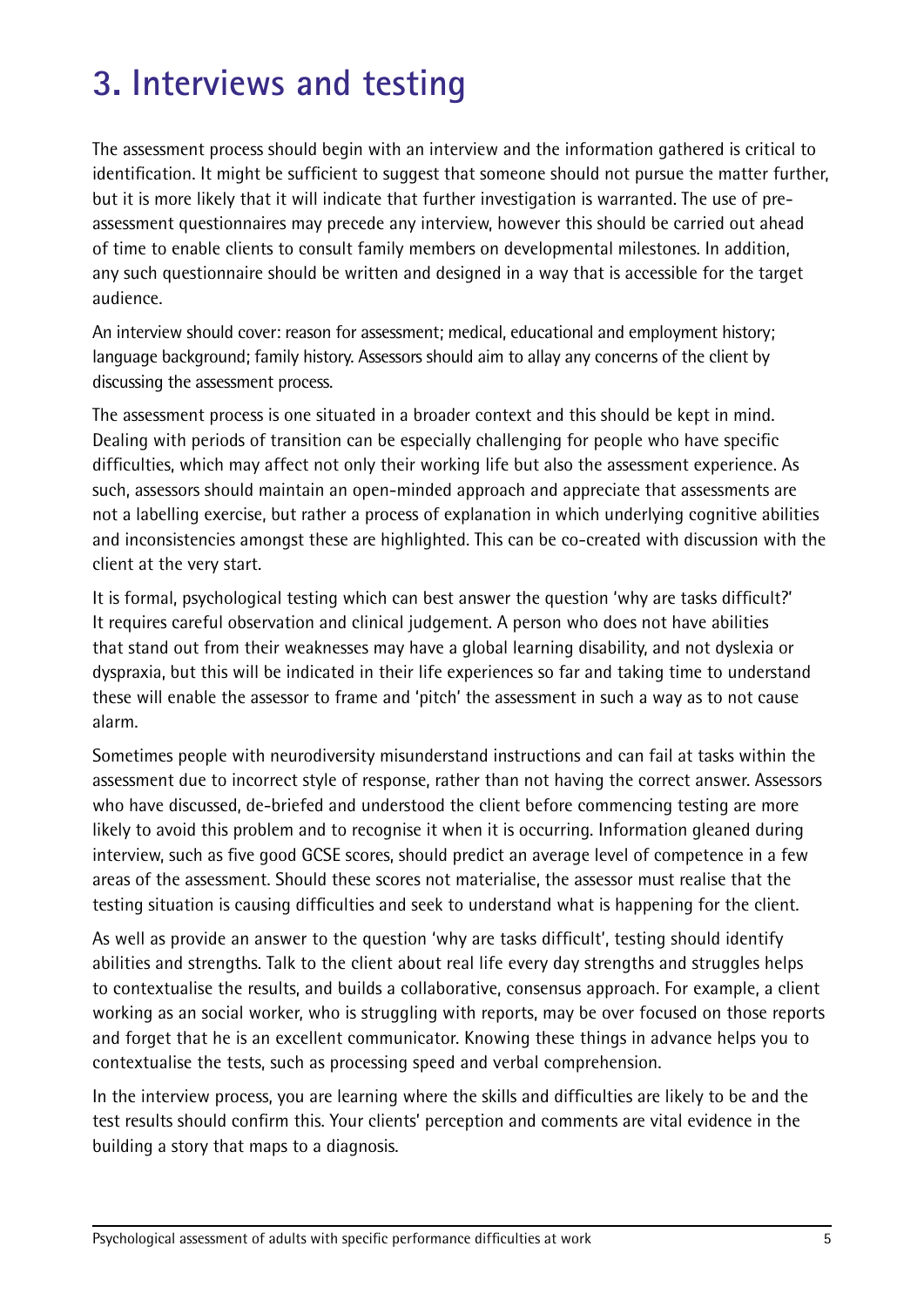# **4. Steps in neuro-diversity diagnosis**

| Case History                                                                       |
|------------------------------------------------------------------------------------|
|                                                                                    |
| Fluid and Crystallised Intelligence                                                |
| Administration of Ability Test                                                     |
| <b>WAIS-IV</b>                                                                     |
|                                                                                    |
| Analysis of Ability Profile                                                        |
| (Index and sub-test scores)                                                        |
|                                                                                    |
| Testing of Specific Cognitive Abilities                                            |
| (e.g. Verbal memory, Executive functioning, Naming speed, Phonological Processing) |
|                                                                                    |
| Achievement                                                                        |
| Reading                                                                            |
| Accuracy                                                                           |
| Comprehension                                                                      |
| Verbalisation                                                                      |
| Speed                                                                              |
| Listening                                                                          |
| Spelling                                                                           |
| Writing                                                                            |
| Numeracy                                                                           |
|                                                                                    |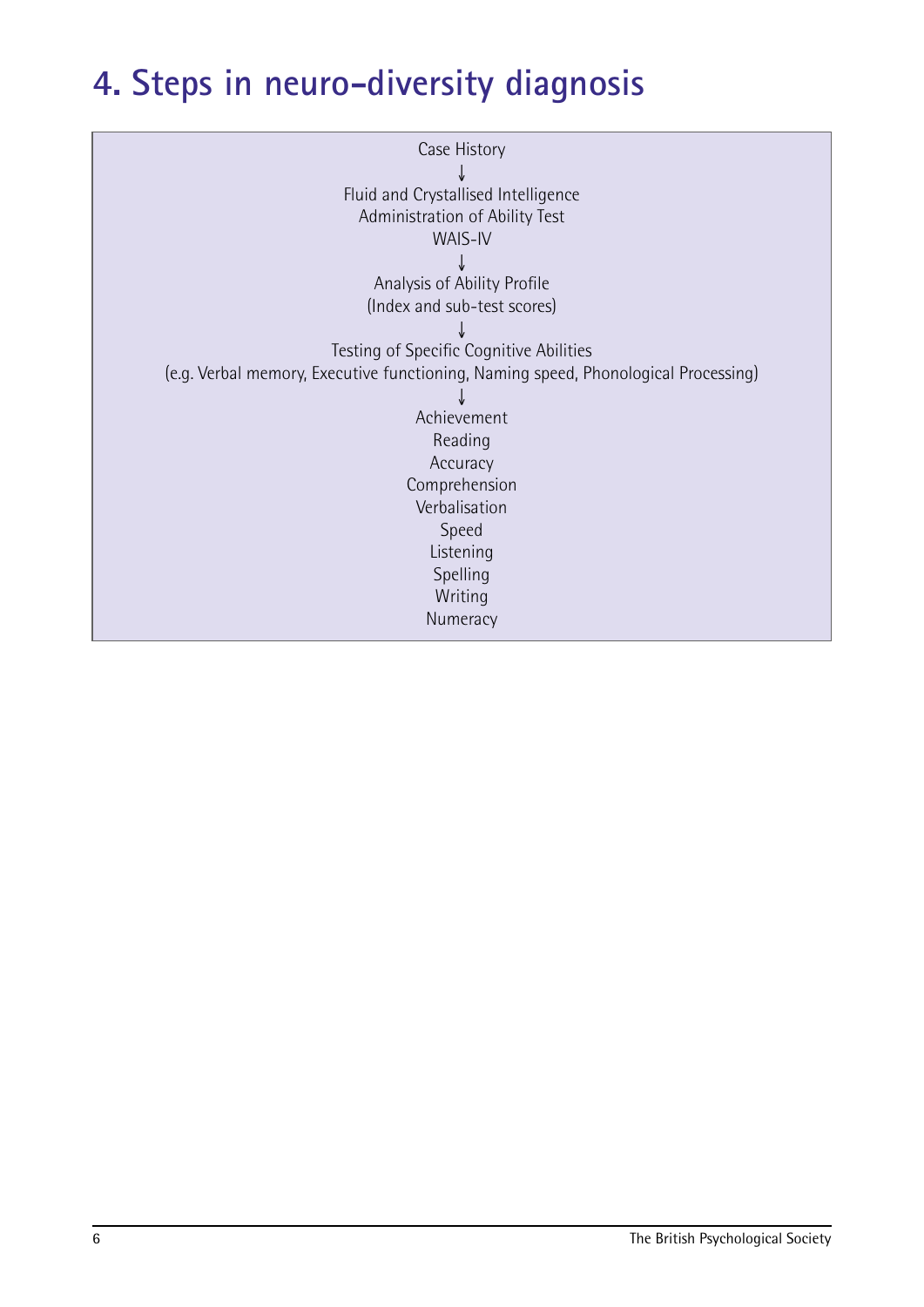# **5. IQ testing as part of the diagnostic process**

Although there has been much debate about the use of intelligence testing in the diagnosis of specific difficulties, the issue should be quite clear. The concern is to distinguish between:

- People whose overall intellectual functioning predisposes them towards finding the acquisition of literacy, numeracy, learning and work-related skills difficult. That is, people who have problems learning most things, usually referred to as having a general learning disability.
- People whose overall intellectual functioning is at an average or better than average level, but who have specific areas of cognitive weakness that undermine their acquisition of some skills.

It is the latter group who constitute the population of people who have specific rather than general difficulties.

In order to establish potential, and eliminate general learning problems, a comprehensive measure of intellectual ability or intelligence is administered. This should measure fluid and crystallised intelligence, as both are important in predicting what people should be able to achieve. The former relates to abilities that are not dependent on acquired knowledge such as non-verbal reasoning, attention, memory capacity and processing speed; it deteriorates with age. The latter is the problem solving abilities, vocabulary and information acquired through experience; it is likely to improve across the life course.

The Wechsler Adult Intelligence Scale – Fourth Edition (WAIS-IV) is the most widely used test. The WAIS-IV can be interpreted at multiple levels:

- Global composite Full scale IQ
- Specific composite Index scores
- Sub-test level
- Item level
- Task cognitive capacities

This means it can be used as a normative test, allowing comparison with others of the same age, and also to compare abilities shown by one individual.

#### **WAIS-IV as a normative test**

In the context of identifying specific learning difficulties, the WAIS (IV) is at its least useful as a measure of IQ. It will distinguish between the 'unable' and those who have specific difficulties, but because some of the subtests tap areas of cognitive weakness associated with dyslexia, the overall scores can be an underestimate. By definition, people with specific difficulties will find some of the sub-tests harder than others and a Full Scale IQ does not necessarily reflect their intellectual potential. In general, calculation of an overall IQ score when working with individuals who have a specific difficulty should not be included in a report for employers, as when there are significant differences between the Index scores, the Composite Full Scale IQ is less meaningful.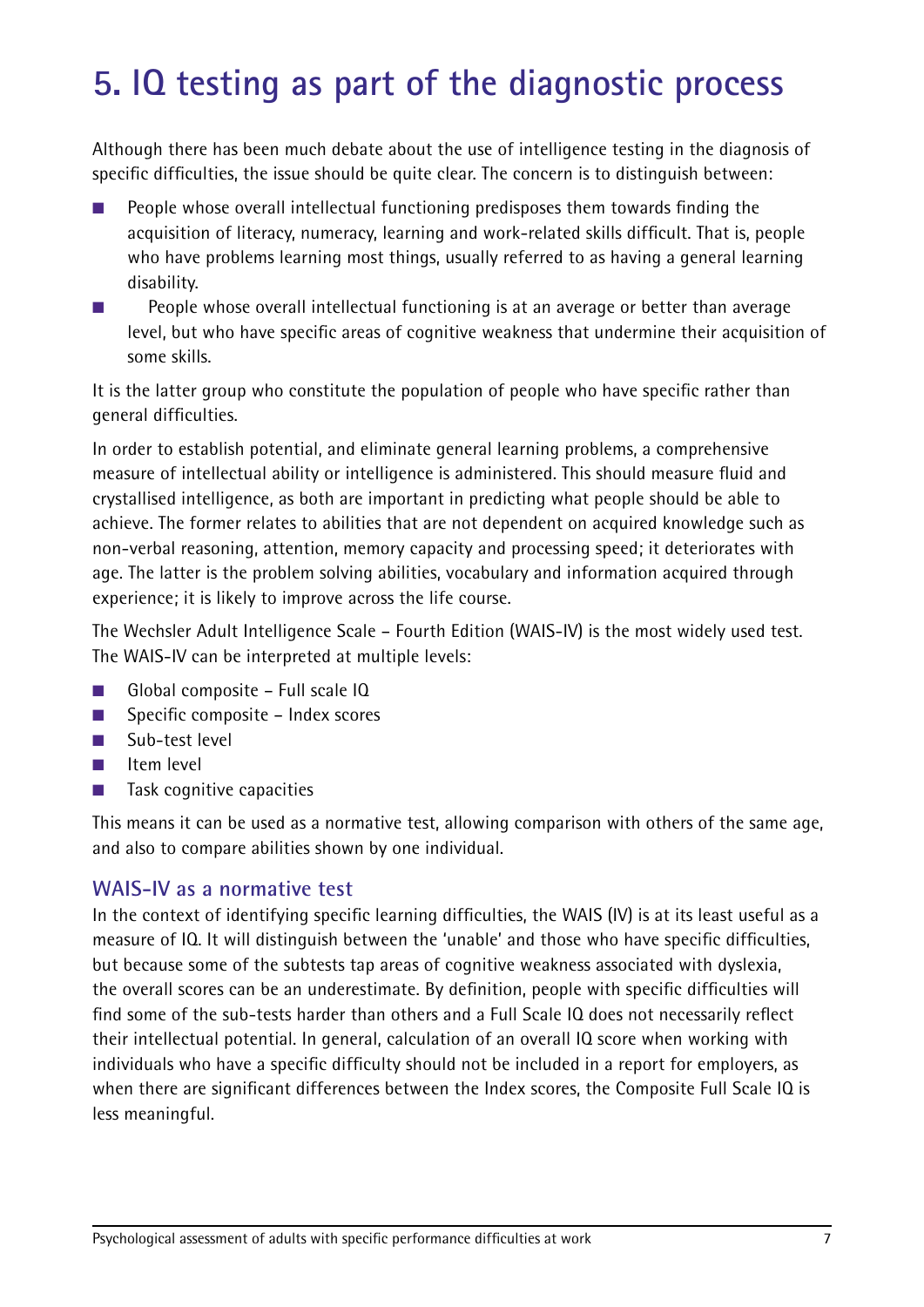### **The specific composite - Index scores**

As well as a Full Scale IQ score the WAIS (IV) allows for the calculation of Index Scores; verbal comprehension, perceptual reasoning, working memory and processing speed, calculated on the basis of scale scores for:

| Verbal comprehension                | Perceptual reasoning                 |  |
|-------------------------------------|--------------------------------------|--|
| Vocabulary                          | Visual puzzles                       |  |
| <b>Similarities</b>                 | Block design                         |  |
| Information                         | Matrix reasoning                     |  |
| (Supplemental test - Comprehension) | (Supplemental test – Figure weights) |  |
| .                                   |                                      |  |

| <b>Working memory</b>                |      |
|--------------------------------------|------|
| Arithmetic                           | Digi |
| Digit span                           | Sym  |
| (Supplemental test - L/N Sequencing) |      |

**Processing speed** it symbol – Coding abol search (Supplemental test – Cancellation)

The Index scores provide useful diagnostic information, the discrepancies amongst them being regarded as a guide to evidence of a specific difficulty. They also provide measures of competencies and this enables an assessor to inform clients of what they can do, as well as explain why some things are difficult for them. Further, whilst the relevance of IQ might be questioned, identifying particular abilities, notably language skills such as vocabulary, verbal reasoning and comprehension, is important as they underlie the development of literacy skills. Without an adequate vocabulary, for example, skills such as reading comprehension will be impaired.

Knowing about competencies is also helpful in providing academic and career guidance. Individuals who have an average or better than average Perceptual Reasoning Index score are likely to be suited to occupations involving visual perceptual skills. Abilities such as verbal comprehension have been identified as good predictors of academic success and making the transition from school to employment.

### **The sub-test level**

The WAIS (IV) measures a wide range of abilities; dyslexic people often show an uneven profile, reflecting contrasting strengths and weaknesses. It is important to consider the potential implications of such contrasts.

The Technical and Interpretive Manual for WAIS-IV lists range of specialist group studies. In this context, those most likely to be of interest are those described as Individuals with Learning Disorders, including reading disorders, mathematics disorders and Attention Deficit Hyperactivity Disorder, as well as Asperger's Syndrome. Classification of the disorders is based on the DSM-IV-TR criteria and, therefore, on a discrepancy model and the studies are small in term of their sample size and for limited age groups. Some examples are:

**Dyslexia** - individuals with reading disorders (dyslexia) scored less well on the Working Memory Index than on the other Indices. This is consistent with current research, however it is insufficient on its own for a dyslexia diagnosis, as the steps in diagnosis section shows.

**Dyspraxia/DCD** - the manuals for the Wechsler scale do not provide profiles for individuals who have dyspraxia or developmental coordination disorder. Nevertheless, a discrepancy between the Verbal and Perceptual Reasoning Index scores (with verbal ability much higher than perceptual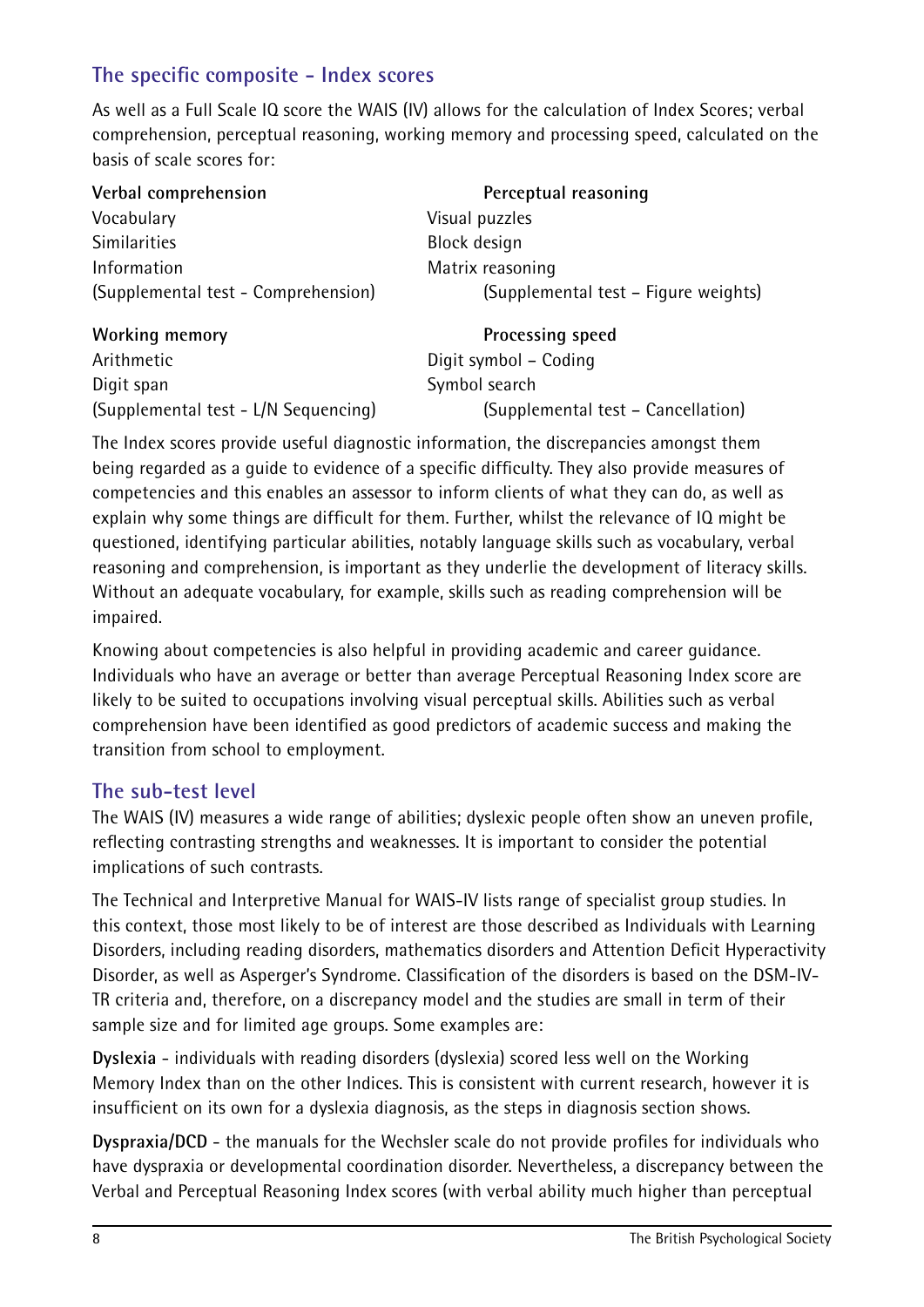reasoning) is often taken as an indicator of a non-verbal learning difficulty such as dyspraxia. It is part of the folklore of learning difficulties, and often misunderstood. Someone who has high verbal ability and only average non-verbal ability is not necessarily dyspraxic. They could just be someone who will make a better lawyer than engineer. A more specific set of tests and background history taking would be required to separate out a clear dyspraxia diagnosis.

**Dyscalculia** - profiles of individuals with mathematics disorders have been shown to score less well on the Working Memory Index when Arithmetic has been included and the Perceptual Reasoning Index particularly when Figure Weights is included, however these alone are insufficient diagnostic criteria. Case history and additional testing is necessary.

**Asperger's Syndrome\*/ high functioning Autistic Spectrum Disorder (ASD)** - profiles show lower scores on the processing speed sub-tests and, therefore, the Processing Speed Index. The Comprehension subtest can also cause difficulties for some people with Asperger's Syndrome, or high functioning ASD.

**ADD/ADHD** - the profiles associated with attention deficit disorder indicate that people score less well on the Working memory and Processing Speed Index scores, thereby overlapping with profiles for dyslexia.

### **Supplemental tests and test-taking strategies**

The authors of WAIS-IV have made recommendations regarding the use of supplemental tests in the calculation of composite scores. They have suggested that this be done when the subtest performance is invalidated by factors such as administration errors, recent exposure to test items and response sets. This is an important consideration when assessing individuals who have specific learning difficulties. One might, for example, use cancellation rather than coding when problems with fine motor skills are evident, as it does not require the formation of symbols. Further, it is not unusual for adults to have developed strategies that enable them to deal with working memory tasks, e.g. 'chunking', when remembering series of numbers and relying on their fingers to help with mental calculations. These should be regarded as invalidating factors, the intention being to measure ability rather than strategy use. In general, it becomes increasingly difficult to distinguish between ability and strategy as people mature, particularly when anxiety is an additional factor.

We note that the term 'Asperger's Syndrome has been dropped from the latest edition of the Diagnostic and Statistical Manual of Mental Disorders, DSM – 5. However, in the workplace there are more negative associations with the term 'Autism' than there are with Asperger's. Many clients prefer to identify with the term Asperger's than ASD. It is worth considering this, and asking for clients' preferences.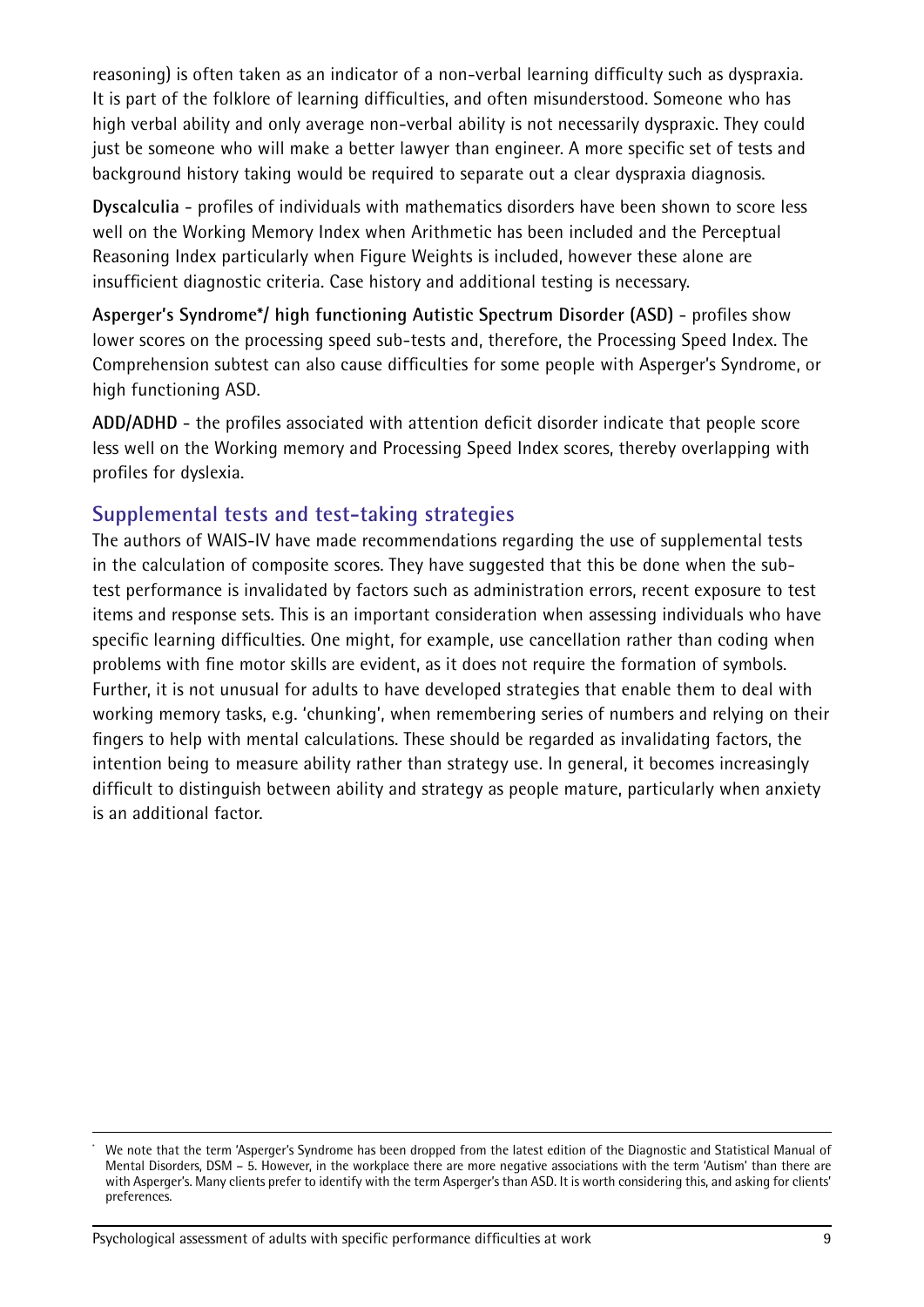## **6. What to look for when IQ testing**

- 1. General confidence and anxiety
- 2. Verbal tests problems with 'word finding'
- 3. WAIS IV 'dyslexia sensitive' sub-tests
	- Information problems with labels (e.g. names of people)
	- Arithmetic use of fingers
		- sub-vocalisation
		- asking for pen and paper

Digit span, Digit Span Sequencing and Letter Number Sequencing

- differences between forwards, reversed and re-ordering
- use of fingers
- sub-vocalisation
- chunking
- visualisation

Coding, Symbol Search and Cancellation

- use of finger as a guide
- sub-vocalisation

Sub-vocalisation, visualising, use of fingers and chunking are all potential strategies that can be developed to assist with specific difficulties. However, when they are used during testing they can mask a problem. It has been known for dyslexics, for example, to score relatively well in working memory due to visualisation, which means that their auditory working memory is not being assessed properly and the implications for workplace issues, such as difficulty concentrating in open plan offices, may be overlooked.

### **7. The limitations of IQ testing alone**

Administration of a test such the WAIS (IV) is necessary and will provide insights into cognitive abilities and clues about areas of weaknesses. It is not, however, sufficient for diagnosis.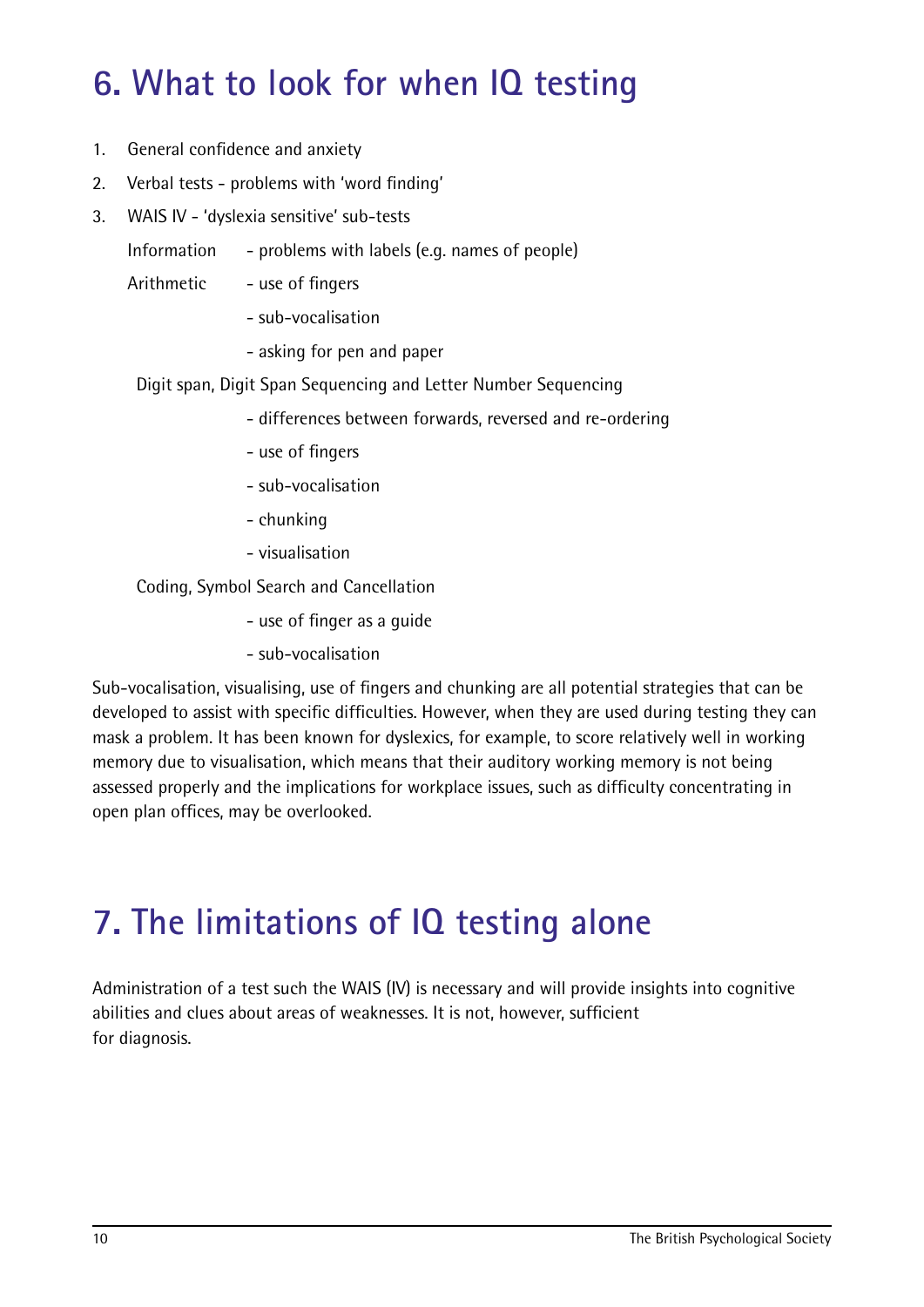# **8. Phonological processing**

The most widely used measure of phonological processing is the Comprehensive Test of Phonological Processing (CTOPP). It measures a range of abilities associated with literacy. It provides composite scores, but these are not to be recommended, as individual abilities correlate with specific skills. Further, some of the sub-tests are redundant when assessing those who have achieved good levels in literacy.

The CTOPP is only normed for the population up to twenty-four years and eleven months, but we know enough about the effects of ageing on some of the abilities it measures to allow for a qualitative judgment about the performance of an individual whose age is outside that of the sample population. In normal adults, for example, rapid naming slows on average by ten seconds between ages fifteen and ninety-five. In general, the slowing of cognitive speed over the life course is linear and reduces by one second per decade up to age fifty-five, and one second per every seven years beyond that (Wiig, Nielsen & Jacobson, 2007). The authors of the CTOPP advise that the composite score should always be calculated and significant differences between scores should be noted, especially as particular aspects of rapid naming ability correlate with different skills.

An alternative measure of processing and naming speed is the AQT, A Quick Test of cognitive speed, which covers the age range up to ninety-five years.

## **9. Memory ability**

The separate measurement of memory abilities can provide both further explanation and suggest strengths on which an individual might capitalise. Psychologists are able to use tests such as the Wechsler Memory Scales which provide a very comprehensive measure of memory ability including:

- **Immediate memory** auditory and visual.
- **General (delayed) memory** auditory and visual.
- **Working memory** auditory and visual.

Like the WAIS, it provides individual sub-tests scores as well as Index scores. Both sets of scores are useful diagnostically, as well as in programme planning. Low scores clarify the specific areas of weakness, and average or better than average scores provide clues as to the strategies that might help circumvent these.

Where people have hearing difficulties or are working in English as a Second Language (ESOL) tests such as Spatial Span from the WMS III, and Spatial Addition and Symbol Span from WAIS (IV) can be good tests to use as they don't rely on auditory stimulus.

Those seeking an alternative to the Wechsler Scales will also find the Test of Memory and Learning (TOMAL 2) and the Wide-Range Assessment of Memory and Learning (WRAML2) very comprehensive.

It is worth noting at this point that other forms of memory, such as episodic memory, are not necessarily affected by the conditions we mention. Clients benefit from knowing that working memory is a specific form of memory and not the sum total. A discussion during assessment and explanation in the report of exactly what type of memory has been tested and how it is affecting them is encouraged.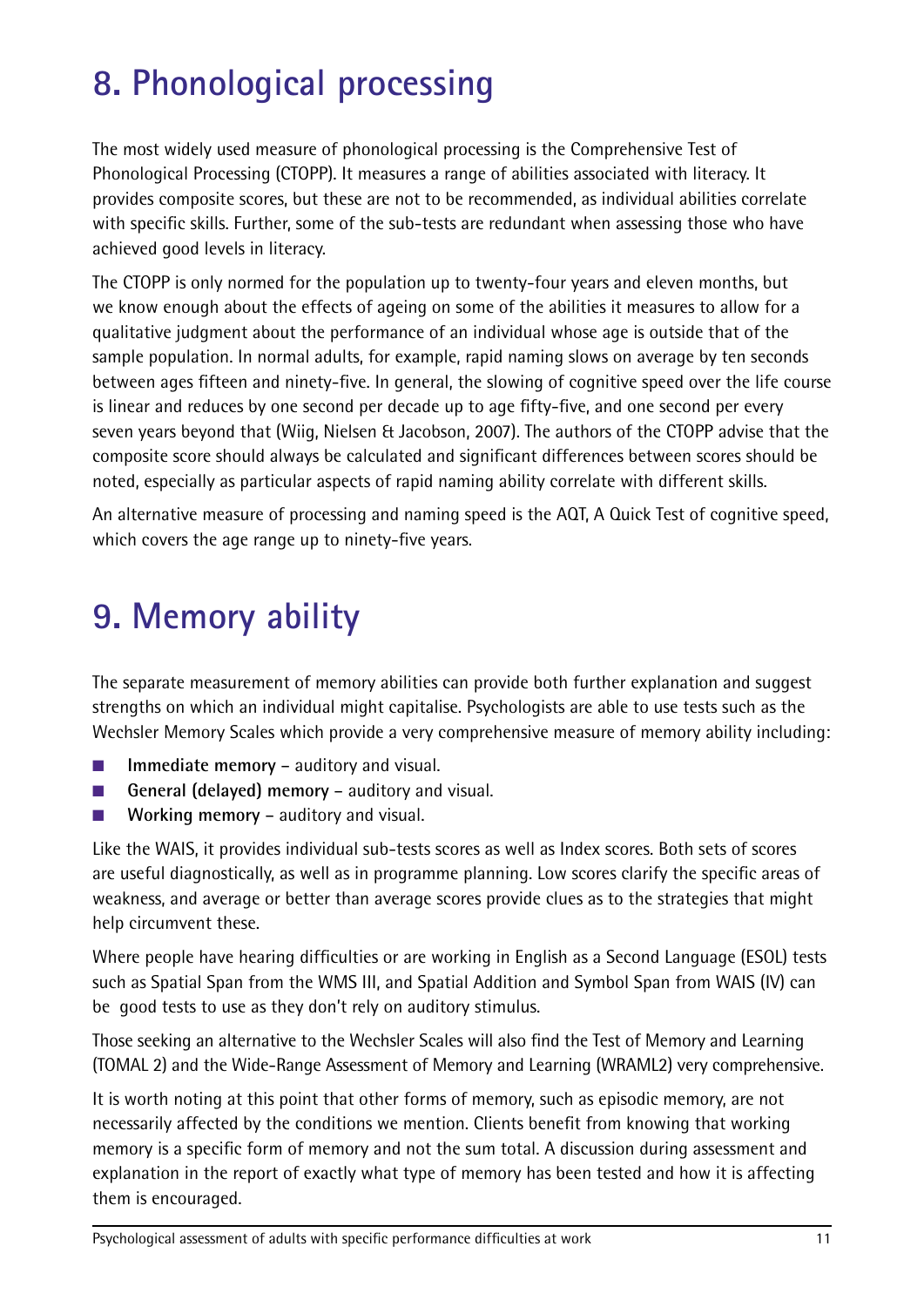# **10. Executive functioning**

The measurement of executive functions is complex. There are many tests but the ones that relate most to current theories of dyslexia are the Hayling and Brixton Tests. These are published as a package but are two separate tests. The Hayling Test is verbal and involves sentence completion. It has two sections; the first is simple sentence completion, the second involves suppression and yields three measures relating to executive functions; response initiation, response suppression and the efficiency of the latter reflected in speed of response. The Brixton Test is a rule attainment test akin to the Wisconsin Card Sort Test but also involves spatial anticipation. Among other processing abilities, it is thought to tap spatial working memory.

Many people with dyslexia find the suppression section of the Hayling Test difficult, there being a heavy verbal cognitive load, but they have less difficultly with the Brixton Test, visual spatial ability being intact. This is likely to be reversed when people have dyspraxia/DCD.

## **11. Achievements in literacy and numeracy**

### **Reading**

There are many reasons for assessing an adult's reading skills. In occupational psychology, the most important is establishing whether the individual has sufficient competence in all aspects of reading as to enable them to deal with the tasks they face on a daily basis, in a particular occupation, or at least the programme of training leading to that occupation.

#### **Reading levels**

Where standardised tests have been used to assess reading levels scores have often been expressed as reading ages. This practice must be abandoned when working with adults. It is not helpful for an adult to know they have a reading age of 10 years, for example, and is demoralising as they relate it to their chronological age. Self-esteem can be damaged and there are people who have lost their jobs because employers do not know what it means in real terms. Even standard scores and percentiles are of limited value when working with adults. They allow comparisons and can be useful in the allocation of resources, as well as determining accommodations in educational and assessment settings, but can be meaningless for most adults.

We only need the reading skills which enable us to deal with the demands placed upon us by our educational, work and social programme. The most enduring and important situation in which adults need reading skills is their work environment. Criteria for establishing levels of attainment amongst adults are, therefore, best derived from work tasks.

There are insufficient criterion referenced tests but adult literacy and numeracy skills can be rated as being at one of four levels. These are professional, technical, vocational, and functional. For those who are more familiar with reading in an educational setting these levels are set out below with their equivalent educational levels.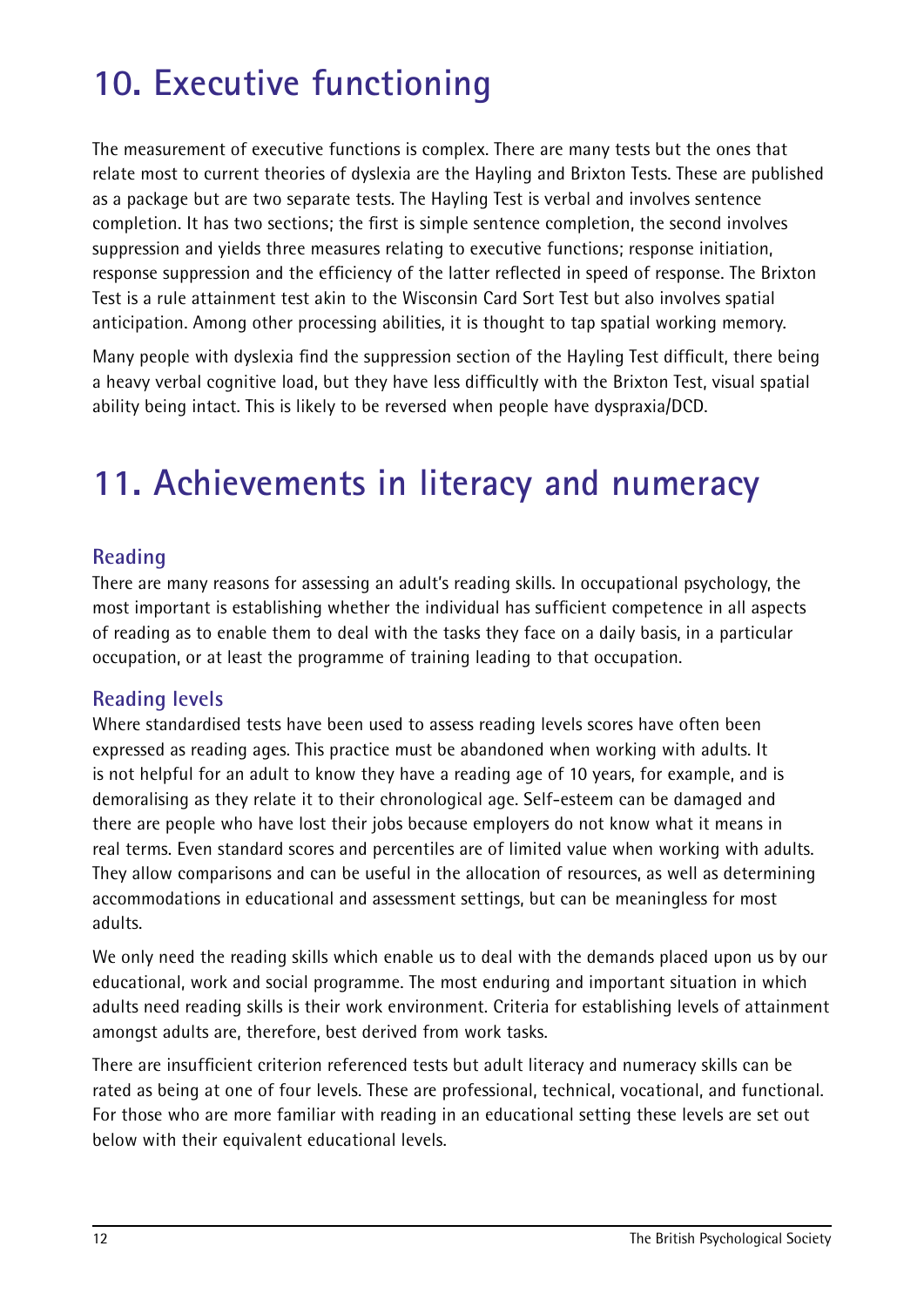### **Levels of reading**

| <b>Level</b>        | <b>Education level</b>       | Age           |
|---------------------|------------------------------|---------------|
| <b>Professional</b> | Grades 11-12 and above       | Over 16 years |
| Technical           | Secondary/Junior High school | $13-16$ years |
| Vocational          | Primary/elementary School    | $9-12$ years  |
| Functional          | <b>Infants School</b>        | Up to 9 years |

Professional reading skills are those required by the upper levels of secondary school, as well as university studies and a professional occupation.

Technical level skills would enable someone to complete lower secondary courses and a programme of further education. They would be able to work in occupations such as sales, secretarial work and computing.

The vocational level relates to the requirements of jobs that require a moderate amount of reading.

The Functional level suggests that an individual will find jobs that require even a little reading difficult. Those at the upper end of the functional level may have sufficient reading survival skills as to enable them to deal with jobs that place minimal demands upon reading skills, but those at the lower end may not be able to deal with any type of job which requires some reading.

It is inappropriate to quote reading ages in an adult assessment. The report should contain information about their ability in relation to their work, not their ability in relation to a child's age. This is very disempowering and upsetting for many clients.

#### **The components of a reading assessment**

Reading is a very complex skill, however, for the purpose of assessment it can be regarded as having two major components:

- **1. Decoding:** That is, the ability to pronounce the word, either overtly or covertly.
- **2. Comprehension:** That is, the ability to understand the word and the text.

The assessment of adult reading skills should therefore include measures of decoding, as well as reading comprehension and reading rate.

#### **Decoding**

Decoding skill has been measured typically by the use of single word reading and prose reading tests. There have been many examples of single word reading tests and they are much the same. They consist of lists of words graded in order of difficulty. Single word reading tests that provide norms include:

- Test of Word Reading Efficiency (TOWRE)
- Spadafore Diagnostic Reading Test (SDRT)
- Wechsler Individual Achievement Test-Second Edition (WIAT II)
- Wide Range Achievement Test 4 (WRAT 4)
- Woodcock Reading Mastery Tests (WRMT-R)
- Woodcock-Johnson III Tests of Achievement (WJ III)
- Academic Achievement Battery (AAB)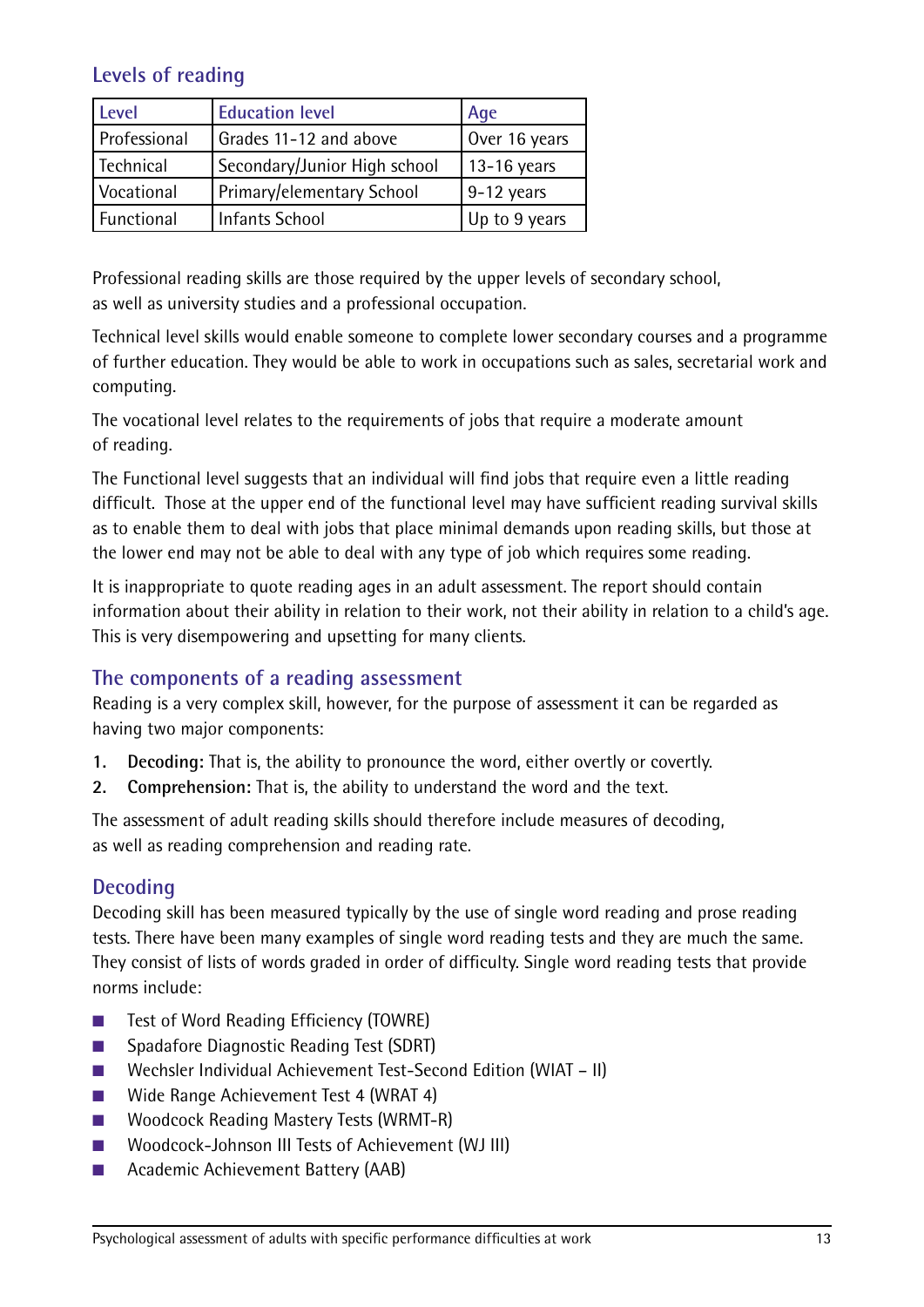Although they do have a place in the assessment of decoding skill, single word reading tests are of a limited value. When assessing an adult's reading skills, one is really attempting to determine how well they can function in everyday life, as well as in academic and work settings. Most people have to deal with prose rather than individual words. Prose reading tests usually consist of a set of passages graded in order of difficulty, which the examinee has to read aloud. Tests in use include:

- The Adult Reading Test (ART)
- Gray Oral Reading Test Fourth Edition (GORT-4)
- Spadafore Diagnostic Reading Test (SDRT)
- Academic Achievement Battery (AAB)

### **Comprehension**

Measures of reading comprehension take a number of forms. In general, they involve answering questions about material that has been read aloud or silently. Measures of silent reading comprehension are much more important. It is silent reading comprehension that is fundamental to being able to pursue formal education and most occupations. If one were to choose a particular aspect of reading which would predict success in an occupation, it would be silent reading comprehension.

Tests of silent reading comprehension usually involve asking individuals to read a passage to themselves, within a prescribed time, then answer questions. Reading comprehension tests include:

- The Adult Reading Test (ART)
- Gray Silent Reading Test (GSRT)
- Nelson Denny Reading Test (NDRT)
- Scholastic Abilities Test for Adults (SATA)
- Spadafore Diagnostic Reading Test (SDRT)
- Wechsler Individual Achievement Test Second Edition (WIAT-II)
- Wide Range Achievement Test 4 (WRAT-4)
- Woodcock Reading Mastery Tests (WRMT-R)
- Advanced Reading Comprehension Test (ARC)
- Academic Achievement Battery (AAB)

It is important to note that comprehension tests vary in their format. Those selected should approximate to the tasks individuals have to deal with. Individuals needing to complete multiple choice tests, for example, should be assessed using comprehension tests designed in that format.

### **Listening comprehension**

Listening comprehension is an important skill. It is the ability to analyse and understand what is presented aurally. Much new knowledge is acquired through listening. Listening comprehension underlies performance in learning situations such as seminars, tutorials, work training programmes, as well as skills such as note taking. It can be a critical skill, e.g. when receiving instructions.

Adults with poor listening comprehension skills can have difficulty functioning in learning and work settings. At the professional level, reading can be more efficient than listening, but below that, people are heavily reliant on listening comprehension, even though it involves working memory. Measures of listening comprehension consist mainly of the examiner reading passages to the person being tested and then asking them questions about what they have heard (e.g. the SDRT, WIAT or AAB).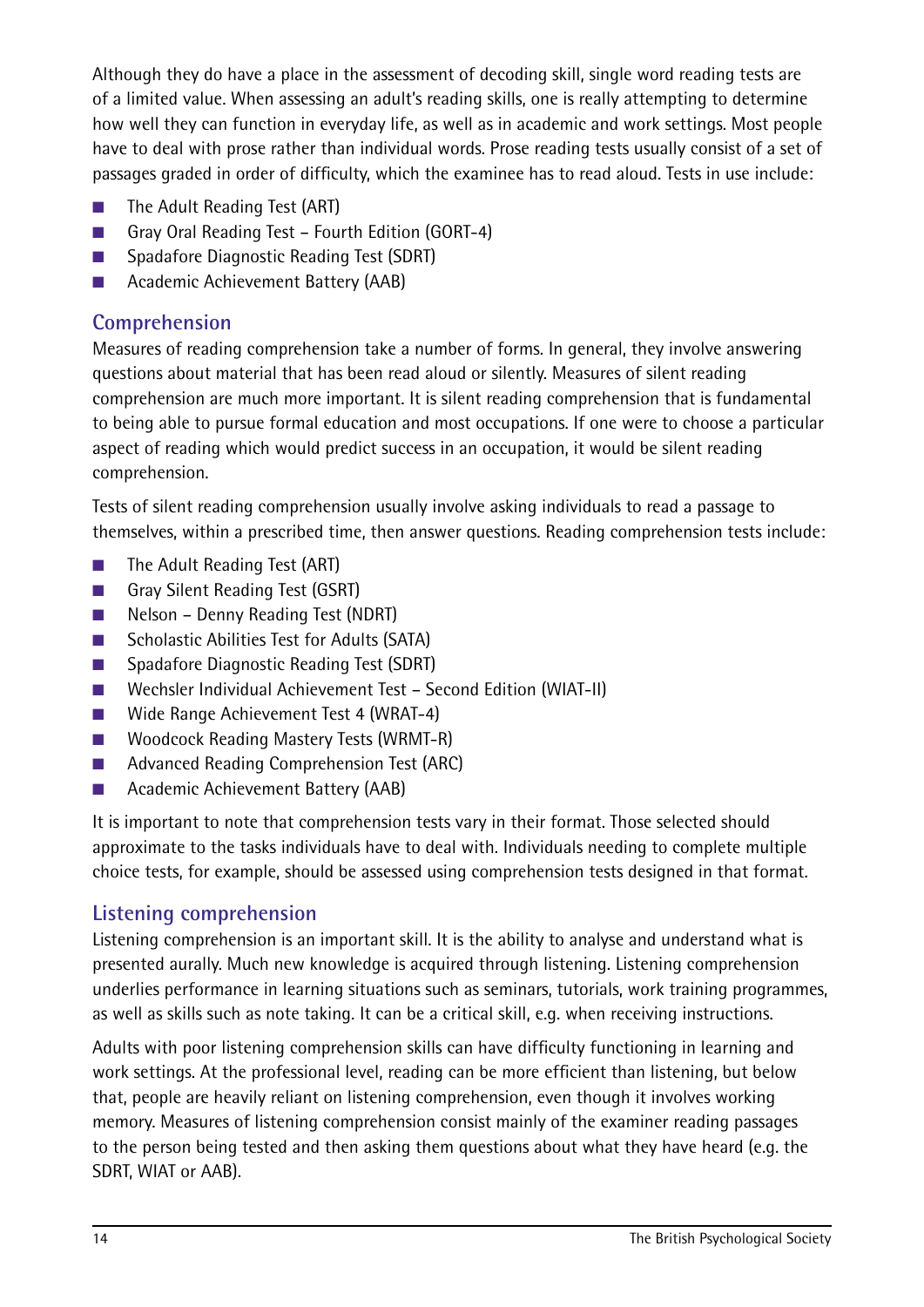### **Speed of reading**

There are adults who can decode words quite well, but do so very slowly. Being able to decode words at the professional level does suggest that an adult might be able to tackle courses of advanced study or undertake a professional occupation, but if the process is very slow, there will be limitations. Being able to read quickly is also important to comprehension. Unless a person can read at a good rate they cannot keep the content in memory long enough to comprehend it.

Reading aloud is not a particularly important skill for most adults. The appropriate measure of reading speed or rate is based on silent reading, particularly when reading for meaning. Reading rates tend to increase in predictable increments across the age span. Average expected reading rates for the four levels of reading are set out below (Manzo & Manzo, 1993).

### **Expected rate of silent reading**

| <b>Reading level</b> | <b>WPM</b> |  |
|----------------------|------------|--|
| Functional           | 100        |  |
| Vocational           | 150-175    |  |
| l Technical          | 200-250    |  |
| l Professional       | $+250$     |  |

A number of tests listed above include measures of speed, but those that involve silent reading speed are the most appropriate.

### **The assessment of reading skills and information technology**

Research into online reading and its assessment is in its infancy. It suffices here to say that it should never be assumed that the measurement of reading skills for printed matter is necessarily tapping those required for accessing information online.

### **Writing**

Writing is a very complex process. Three different tasks are suggested:

- Copying
- Dictation
- Spontaneous writing

Each of the above 'calls upon' distinctive cognitive and linguistic processes, and assessment should separate out higher and lower level abilities. The task set should also be appropriate for the individual. Copying is, for example, the most appropriate for people with very limited literacy skills. It demonstrates basic writing skills such as letter formation and fluency of handwriting.

There appear to be few, if any, standardised tests for dictation, but to consider spontaneous writing skills a sample of the client's writing should also be examined. A simple topic can be suggested or they can choose one of their own. Many people find this difficult and it is important to suggest something that they do not have to think about in too much detail. Something such as their journey to the assessment centre or a description of hobbies minimises thinking time. The quality of the written work in terms of legibility, structure, syntax and punctuation should be evaluated. Again, one is interested in the contrast between this and verbal ability. Characteristic errors include:

- omitting words, including prepositions and pronouns they intended to include
- $\blacksquare$  difficulty with spelling.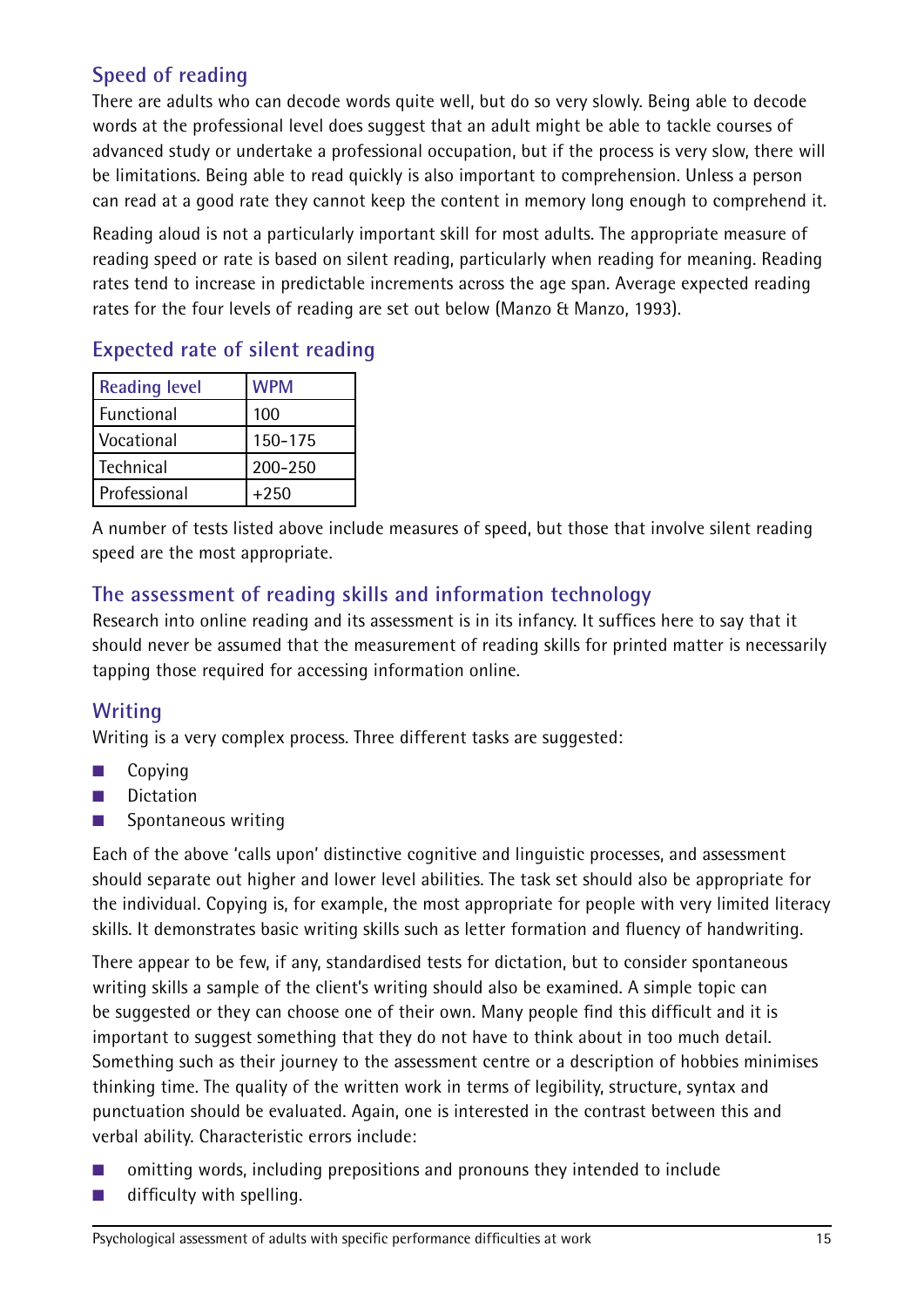There are structured tests of writing skills that require individuals to write about a specific topic. Others require skills such as summarising or providing a précis, but both of these require higher level processing and specific skills a dyslexic person might not have developed.

Estimates of the average writing speed for particular groups of adults vary, but it is thought the writing rate for an average adult not in education is 20 words per minute, but 25 words per minute for an adult in education (Hedderly, 1996). A measure of writing speed can be established by calculating the number of words produced per minute. It can be difficult to separate out writing and thinking speed but one can make a judgement about the individual's verbal fluency. For many adults, however, writing speed is not particularly important, as they will need to type all written work. The speed at which they will need to be able to type is entirely contingent upon the context in which they work.

Structured tests for the assessment of writing and skills include:

- Detailed Assessment of Speed of Handwriting (DASH).
- Scholastic Abilities Test for Adults (SATA) Writing composition and Writing mechanics.
- Woodcock-Johnson III writing fluency.

### **Spelling**

Administering a single word-spelling test can always be helpful. Test with adult norms in current use include:

- Wechsler Individual Achievement Test –Second Edition (WIAT-II)
- Wide Range Achievement Test 4th Edition (WRAT-4)
- Academic Achievement Battery (AAB)
- Helen Arkell Spelling Test (HAST)

Knowing a spelling age, grade level or standard score can be helpful to a teacher, but these are relatively meaningless to the client and can in fact be depressing. What is often more important is to go through the words on the spelling test with them and point out how close they were to getting a particular word correct. Someone who has benefited from a good education will often make only minor errors but this would still result in a very low score on a spelling test. Further, writing and spelling places a very heavy load on working memory. There are individuals whose score on a standardised spelling test will not be significantly outside average limits. However, their skills can deteriorate markedly when they are writing prose, particularly under pressure.

Often these errors can be construed as carelessness, so it is important to look at their nature. For example:

- confusion of letter order,
- omission of letters and
- phonic spelling, or words spelled as they sound are characteristic of dyslexia.

Problems with homophones often persist. The nature of spelling errors has important implication for appropriate solutions, as well as adjustments. The questions should be, 'Can they use a spell checker effectively?'

Further, it is not just the end result that is important but also the automaticity of spelling. Some individuals produce the correct spelling, but take a long time to do so and this will inevitably have an impact on their work rate. Observation is the best way of determining this.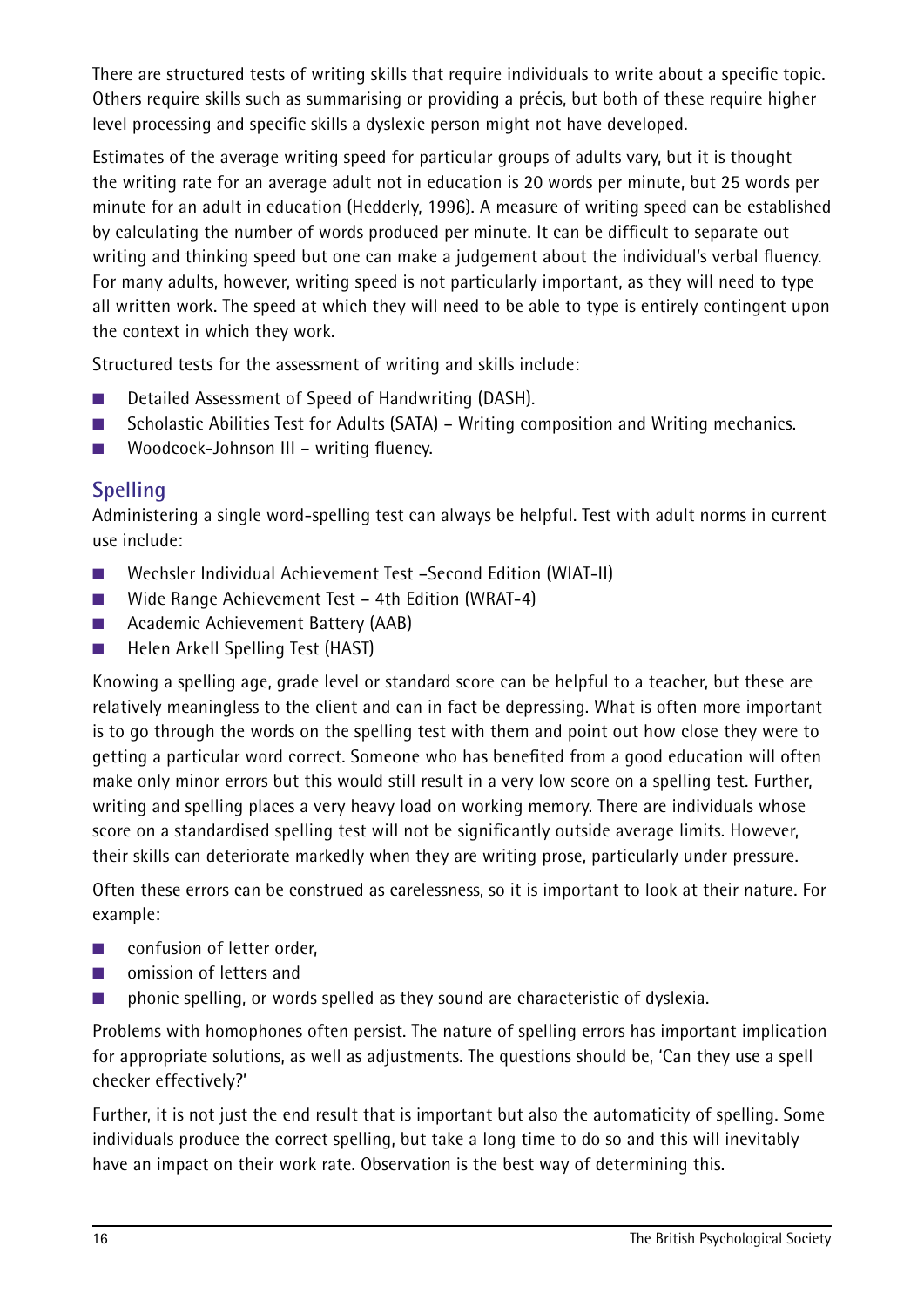### **Proof reading**

Being able to check work accurately is an important skill in the workplace. Tests of proof reading can be helpful but there are few. The one from the original York Adult Assessment Battery is quite good. Such tests can also provide insights into the understanding of grammar and syntax.

#### **Numeracy**

The testing of arithmetic skills can be helpful, particularly when a client or an employer has raised difficulties with these.

Arithmetic tests are usually just measures of attainment and a low overall score might only reflect gaps in knowledge of mathematical operations due to poor teaching. Appropriate tests include:

- Wechsler Individual Achievement Test Second Edition (WIAT-II)
- Wide Range Achievement Test (WRAT 4)
- Academic Achievement Battery (AAB)
- Mathematics Competency Test
- Scholastic Abilities Test for Adults (SATA) Maths application and Maths calculation

All of the above can be of diagnostic value when responses are analysed carefully. That is, an examination of the kinds of error made can determine whether they reflect underlying processing problems or poor learning. This is complicated, because dyslexics often report that they were taught number skills using phonological methods, e.g. being taught multiplication tables using chanting. It is worth asking about this when exploring educational history.

# **12. Test editions**

Test manufacturers update their tests with new editions on a fairly regular basis. The edition recommendations here were made in December 2013. Check for new editions regularly. The SASC website is a good place to check on which are in circulation, as well as which supplemental tests are recommended.

## **13. Re-assessment**

There will be times when dyslexic people need a re-assessment. This can be for several purposes including:

- 1. determining need with regard to adjustments and accommodations, or
- 2. determining need with regard to provision.

The purpose of the re-assessment should establish its content. Entire diagnostic assessments should be unnecessary if dyslexia is recognised as a syndrome which is intrinsic to the individual and persists across the lifespan. However, experience suggests that scores in assessments are not always stable from one assessment to another. This variation appears to be accounted for by two main factors, poor test administration which can elevate or depress some or all test scores, and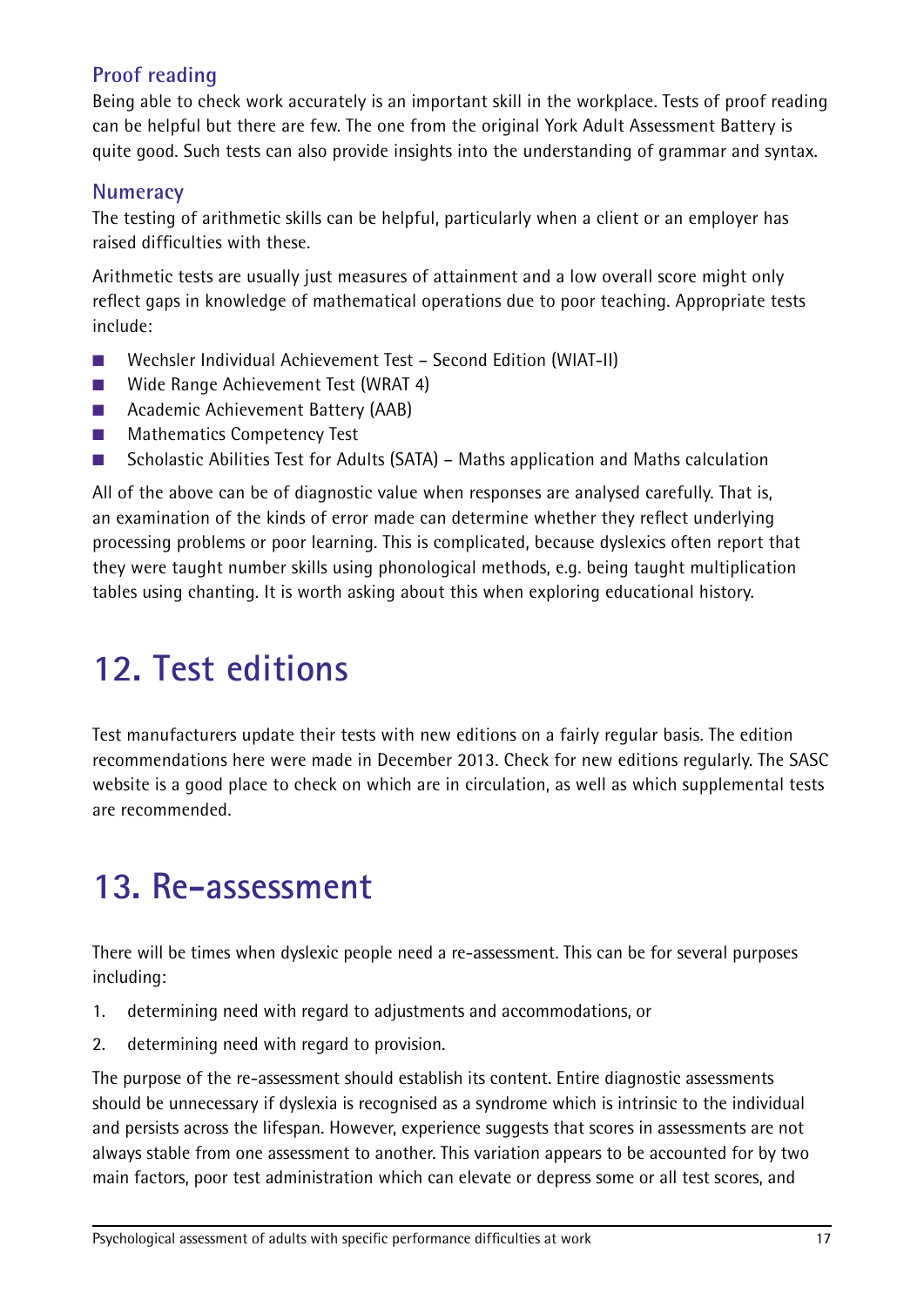changes in an individual's circumstances e.g. life events and accompanying emotional stress, health problems and medication, any of which may depress performance in an assessment. These latter factors are often not recorded in assessment reports. The effect of inaccurate and/or fluctuating results in different assessment can be misleading diagnostically, resulting in dyslexia and other difficulties being under reported, and also demoralising for individuals. It is sometimes difficult to assess the reliability of previous assessments, and therefore to judge how comprehensive a reassessment needs to be.

When needs regarding accommodations and provision are being determined it is important to establish what a dyslexic person is able to do, as well as what they can't do. Persisting reading difficulties can be compensated for by the use of CD-Rom based material and Text to Speech software, but their use requires adequate listening comprehension skills. Slow and untidy handwriting can be accommodated by allowing someone to use a word processor. It is, however, necessary to establish that the latter has become the main way in which someone communicates in writing and that his or her typing skills are automatic. Voice recognition software can be very effective, but requires verbal fluency and experience in its use. Failing to ensure that they have the requisite skills can lead to a dyslexic person being even more disadvantaged.

Differences in scores can sometimes be observed when an individual is reassessed. This variation can be due to a number of factors. For example, differences between scores when an individual is initially assessed as a child and then subsequently retested as an adult could be due to:

**Environmental factors:** A child who is well taught, who has access to audio books or who has books read him or her may well score highly on Vocabulary as a child due to exposure to a wide range of language. Once they become an adult, if reading skills have not developed this opportunity to hear, read and learn new words may become limited. As an adult, the level of vocabulary knowledge may reduce substantially compared to others in their age group who have had the opportunity to broaden their vocabulary.

**Educational opportunities:** Many adults will have been able to develop compensatory strategies to overcome difficulties that they faced at school. This means that it is important to consider subtle discrepancies between scores when assessing clients for the work place. For example, intensive spelling lessons can improve ability. However, difficulties are likely to manifest when the individual is asked to process a large volume of words or to work quickly.

**Poor testing practice:** it is important that an individual be given the opportunity to perform to the best of their ability.

Consideration must be given to the fact that often an adult is nervous when they come forward for assessment and they may have mixed emotions about the whole process. The adult client may be bemused by the range of unusual tasks that they are asked to complete. When confronted with the WAIS general knowledge or the spatial reasoning tasks they may fear that they will return to a humiliation last experienced at school.

This is one of the reasons that an assessment should always start with an interview, which gives the opportunity to chat and relax the client as well as finding out potentially important background information – facts as well as more qualitative information about reactions to the assessment situation. Adults are likely to want to talk about their experiences and to question the reason for completing some of the tests.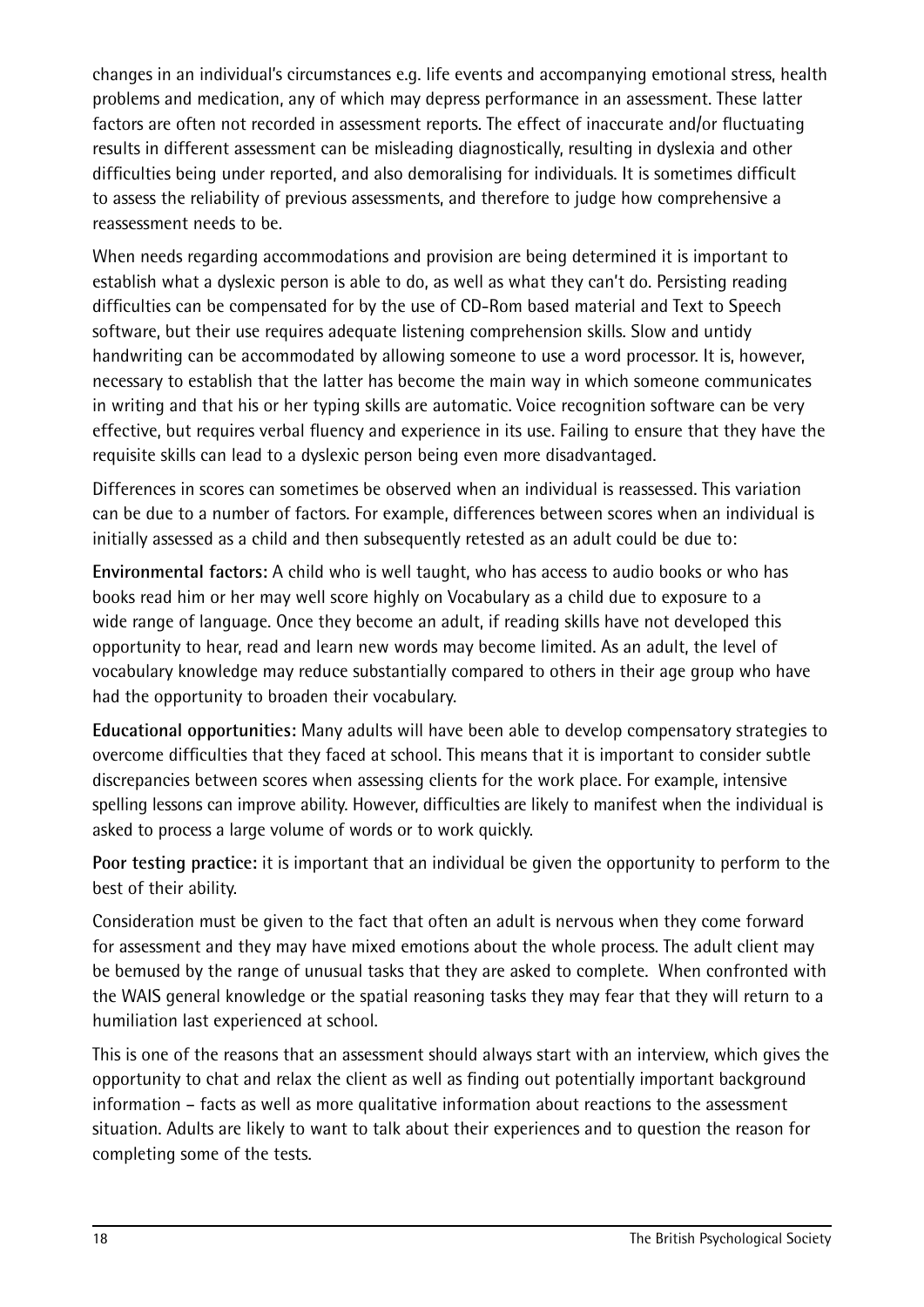Although the tests are very familiar to the assessor it should be recognised that in many cases the client is being asked to do unfamiliar tasks. Instructions should be given clearly and the testing should be paced at an appropriate level rather than rushed through. With some clients, it may be necessary to offer a break at an appropriate point in the process.

**Anxiety or low self-esteem:** Dyslexics can feel overwhelmed by the fact that they are not coping as well as their colleagues with tasks in the work place. If they have encountered an unsympathetic attitude or behaviour recently or in the past, this can contribute to a feeling of low esteem. In many cases clients referred from the workplace fear that their job is at risk, or that a diagnosis will jeopardise their chance of promotion. These anxieties can be augmented by stress at home, or within the family, and all can impact on performance in the assessment.

**Medical Conditions:** Conditions such as depression or in some cases physical illnesses like Thyroiditis or Diabetes, or medication taken for a chronic condition can have an impact on the client's performance. Illegal drugs and self medication also affect performance. Whilst these factors may be confidential and as such not mentioned in the report, when they are evident consideration needs to be given to any possible impact on scores.

# **14. Diagnosis and English as an additional language**

An increasing number of adults who do not have English as their first language present for assessment, but any test given in English is first and foremost a test of English. Even non-verbal tests have a linguistic aspect and can be culturally biased. Those who are apparently competent in terms of their spoken English might need more time to think about the words they use. Cultural factors extend beyond the use of language as there are individuals who will have come from a background where testing is only associated with passing and failing, and where learning difficulties are associated with mental health problems.

There are two levels of language development:

- Basic Interpersonal Communication Skills (BICS) the initial stages.
- Cognitive Academic Language Proficiency (CALP) that needed for study and work.

Sometimes the former can be deceptive and individuals can present as having better spoken English skills than is the case. During the course of an interview questions addressing the following can provide an indication of language competence:

- Competence in their first language (verbal and written)
- Age of introduction to English
- Extent/duration of English tuition
- Education level in the first language
- Number of languages spoken and or written
- The language spoken with friends/siblings/parents?
- Language spoken at school
- Level of reading and writing in first language
- Nature of script in first language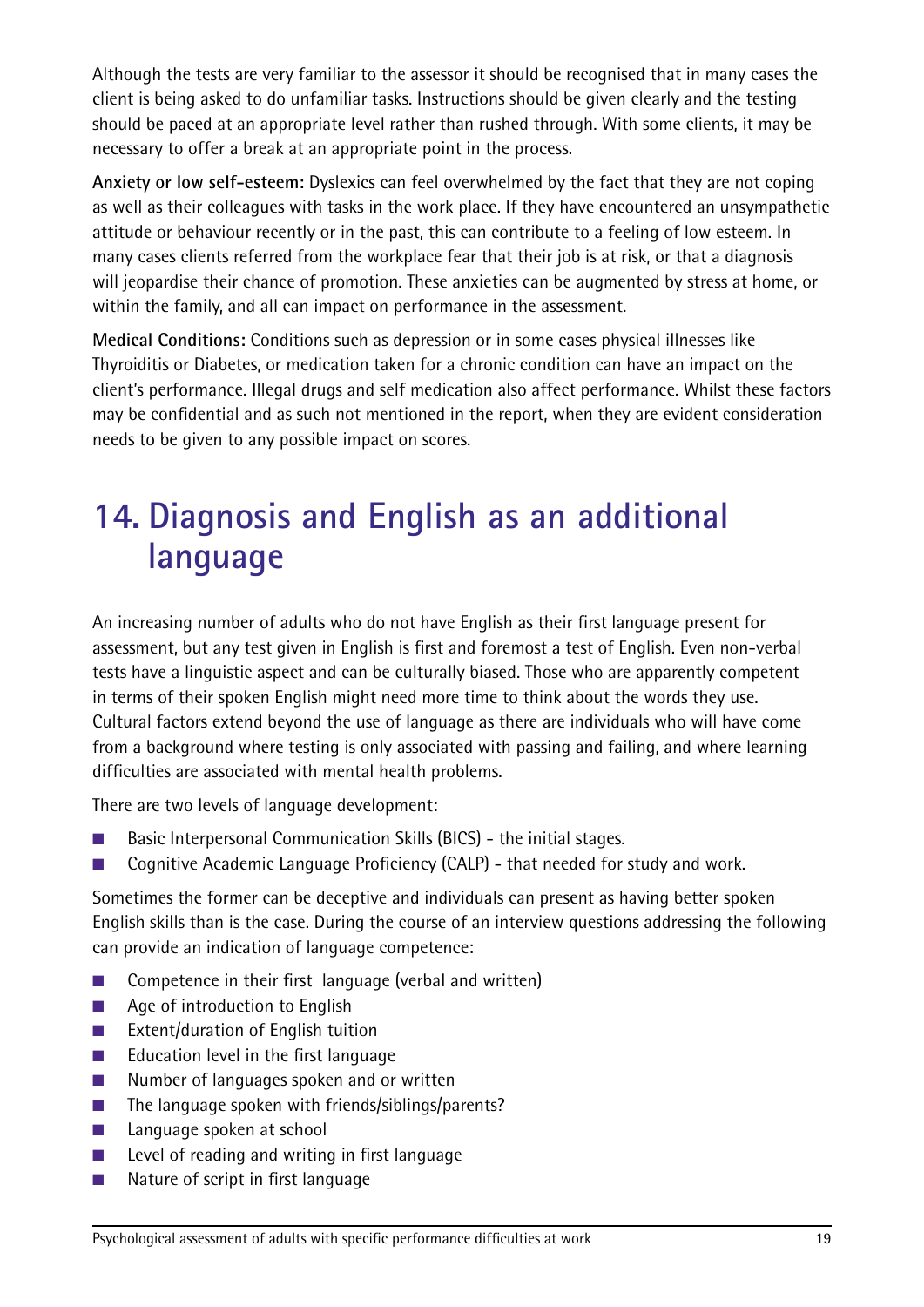The Wechsler Scales are available in many languages and ideally, people should always be tested in their first language. This does not, however, mean that it cannot be used to assess those who are working in an English speaking environment but, therefore, in a second language. Digit span, Coding and Symbol search can be regarded as relatively 'culture free'. Provided the language is understood, the Arithmetic test is also culture free. Information is culturally biased but there are a number of items that can be considered as universals. The main difficulty is likely to be with the vocabulary sub-test.

The additional tests included in an assessment such as phonological memory and rapid naming will also be relevant as the underlying cognitive processes associated with literacy occur across languages. After all, if individuals are attempting to learn to speak, read and write English their competence on such measures in the language will be fundamental. See the note on assessing memory using the Spatial Scale from the WMS III for people with ESOL needs.

## **15. Comprehensive, holistic assessment**

The attempt to explain why someone is finding something difficult should always begin with a cognitive assessment. When considering the various syndromes the process can be enhanced in a number of ways. These include the kinds of questions incorporated in an interview, examining cognitive profiles for specific areas of weakness and the use of checklists and questionnaires specifically designed for a particular syndrome. Psychologists who are not diagnosing ADHD still need to be aware of how it might impact on test scores, so that they can exclude it from a dyslexia diagnosis. The following section explores the other conditions that Psychologists need to be aware of, including potential need to refer on to other professionals. (This relates to the *BPS Code of Ethics and Conduct* (2009) VI, 2: Competence).

# **16. Specific conditions other than dyslexia**

### **Dyspraxia/DCD**

In an interview, it is essential to take a history, particularly anything that relates to activities involving coordination. This is not always easy, however, as the older individuals become the less likely it is that they will remember much about their childhood with regard to the achievement of milestones and coordination. After the emerging adult years, clients do not always have access to their parents so that they can gain such information. Nevertheless, a particularly slow to walk child may recall family stories about how long it took and what they had to do to accommodate the need.

It is important to use case history to determine if a problem has always existed (developmental) or whether it has recently started (acquired). An acquired problem should be referred to a medical professional as it could be a symptom of a variety of conditions, such as MS or Huntingdon's Chorea.

When dyspraxia has been raised in an initial interview a checklist such as The Adult Developmental Coordination Disorder/Dyspraxia Checklist for Further and Higher Education (Kirby & Rosenblum, 2008) can be used as a screening instrument. It can also be helpful later in the process as a way of clarifying the picture, when dyspraxia has been hypothesised on the basis of the results of a cognitive assessment and an interview.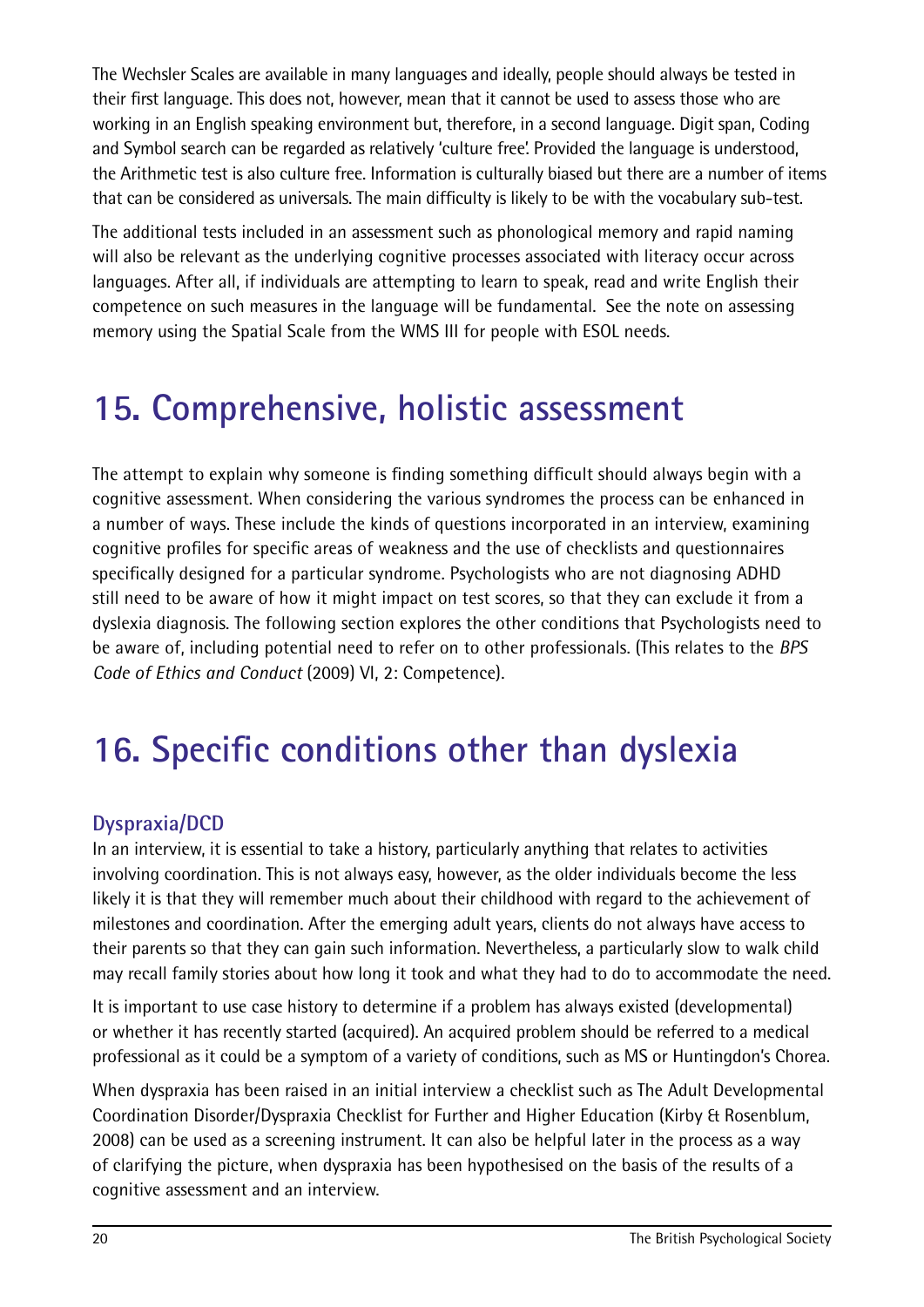There are various supplementary tests that can be used to explore fine motor control – such as the DASH 17+ copying tasks, alphabet writing and graphic speed test. The ceiling age for the norm groups is 25 years but when used with older clients can give a useful indicator of potential difficulties.

Visual motor co-ordination can be explored using tests such as the Beery-Buktenica Developmental Test of Visual-Motor Integration, and there are some simple gross motor movement exercises that can be used to explore gross motor co-ordination.

When gross motor co-ordination continues to cause a problem, the client should be referred for a clinical diagnosis and remediation generally through a suitably qualified occupational therapist.

As well as difficulty with movement, dyspraxia often causes neurocognitive issues in organisation skills, time-keeping, proxility of speech and poor social skills. Evidence of these can be elicited through a thorough case history and careful observation during the assessment. Cut-off points are guidance; for a holistic picture of the person, a variety of test results need to be considered.

### **Dyscalculia**

'Dyscalculia is a condition that affects the ability to acquire arithmetical skills. Dyscalculic learners may have difficulty understanding simple number concepts, lack an intuitive grasp of numbers, and have problems learning number facts and procedures. Even if they produce a correct answer or use a correct method, they may do so mechanically and without confidence.' *The National Numeracy Strategy* (DfES, 2001.)

Dyscalculia is a difficulty with basic numerosity. It is distinct from a specific weakness in maths. However, unlike dyslexia, very little is known about its prevalence, causes or treatment. Current thinking suggests that it is a congenital condition, caused by the abnormal functioning of a specific area of the brain. People with dyscalculia experience great difficulty with the most basic aspects of numbers and arithmetic.

The following criteria have been suggested as markers for specific maths weakness:

- 1. There is a past history of maths difficulty
- 2. There is evidence that maths difficulties are impacting negatively on academic performance, daily living and/or work performance
- 3. The test score for a standardised maths test (e.g. WIAT or WRAT) is significantly lower than other tests
- 4. The low score is not due to forgetfulness, speed of working or concentration difficulties.

A non-significantly different score between PR on the WAIS and a Maths Computation score could indicate Specific Maths Weakness. If the Maths Computation score were higher, dyspraxia might be a better diagnosis. Research on suitable assessments for Dyscalculia is ongoing (notably, the work of Professor Butterworth and Dr Grant).

Best estimates indicate that somewhere between three per cent and six per cent of the population are affected. These statistics refer to children who are 'purely' dyscalculic – i.e. they only have difficulties with maths but have good or even excellent performance in other areas of learning. The following key criterion assists us in separating dyscalculia from specific maths weakness.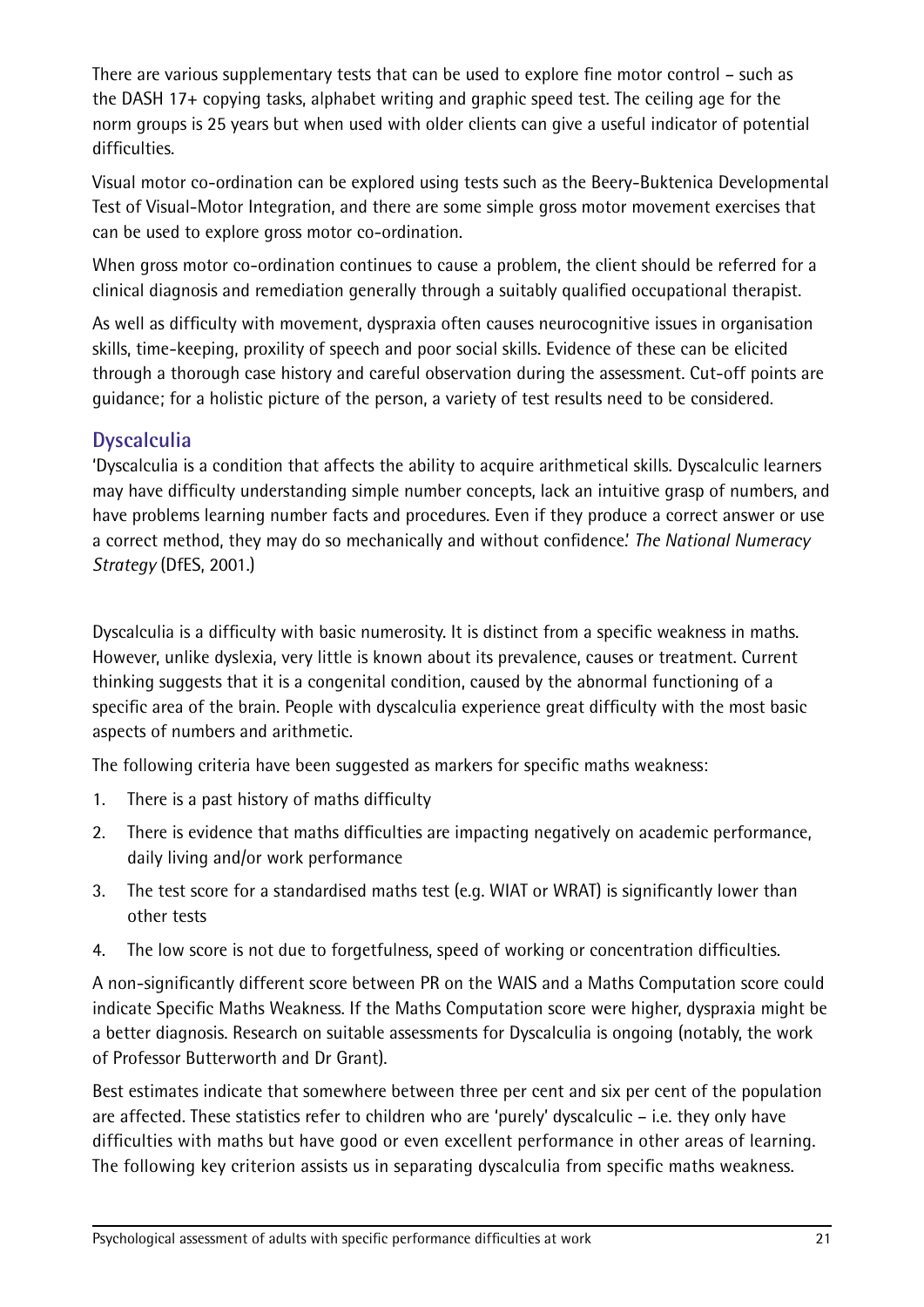5. There is a lack of understanding of 'greater than and less than' or other numerosity issues.

The following need to be excluded as reasons for the maths difficulties: working memory and processing speed weaknesses; dyspraxia; maths anxiety; poor schooling and age related forgetting (for example not remembering how to compute long division).

When dyscalculia has been raised as an issue, a screening test such as DyscalculiUM (www. dyscalculia-zone.com) can be included as a precursor to formal assessment. This is an on-line screening test designed for those over sixteen years of age, examining the understanding of number concepts and their application to everyday situations. The figure weights subtests of the WAIS, and the WIAT/WRAT rapid digit and arithmetic tasks can also be useful tools in separating out a specific dyscalculic effect from other conditions.

Although there is limited support available, clients should be referred for additional specialist maths tuition or to one of the emerging support groups such as The Dyscalculia Centre: www. dyscalculia.me.uk or The Dyscalculia and Dyslexia Interest Group: http://ddig.lboro.ac.uk.

### **ADD/ADHD**

Differentiating between those who have intrinsic difficulties and those whose problems with attention are task specific can be facilitated by the administration of checklists such as the Adult ADHD Self-Report Scale (ASRS-v1.1), which consists of eighteen items, based on DSM-IV criteria. The Brown ADD Scales are widely used and cover abilities also associated with executive functions including:

- Organising, prioritising and activating to work
- Focusing, sustaining and shifting attention to tasks
- Regulating alertness, sustaining effort and processing speed
- Managing frustration and modulating emotions
- Utilising working memory and accessing recall
- Monitoring and self-regulation action

Alternatively, the Conners Adult ADHD Rating Scales (CAARS) and Diagnostic Interview for Adult ADHD (DIVA) scales provide useful guidance.

Whilst there are a number of books and websites that contain useful strategies for maintaining attention, if such difficulties remain pervasive, clients should be referred for a medical diagnosis. Such difficulties can be caused by medical conditions that are beyond the expertise of most Occupational Psychologists, and a formal diagnosis by a clinical profession will provide clarification. Guidance issued in 2014 by SASC/ADSHE has suggested that ADHD can be highlighted as part of a Specific Performance (Learning) Difficulty assessment, which would provide useful guidance for educators and employers. Read more here http://adshe.org.uk/ resources/adhd-resources-and-information/

We recommend that the psychologist include a clear indication to refer for medical support in addition.

### **Asperger's/ASD**

Asperger's refers to individuals on the autistic spectrum, who combine some autistic characteristics (e.g. impaired social functioning) with higher-level cognitive abilities.

We note that the term 'Asperger's Syndrome' has been dropped from the latest Diagnostic and Statistical Manual, the DSM - 5. However, in the workplace there are more negative associations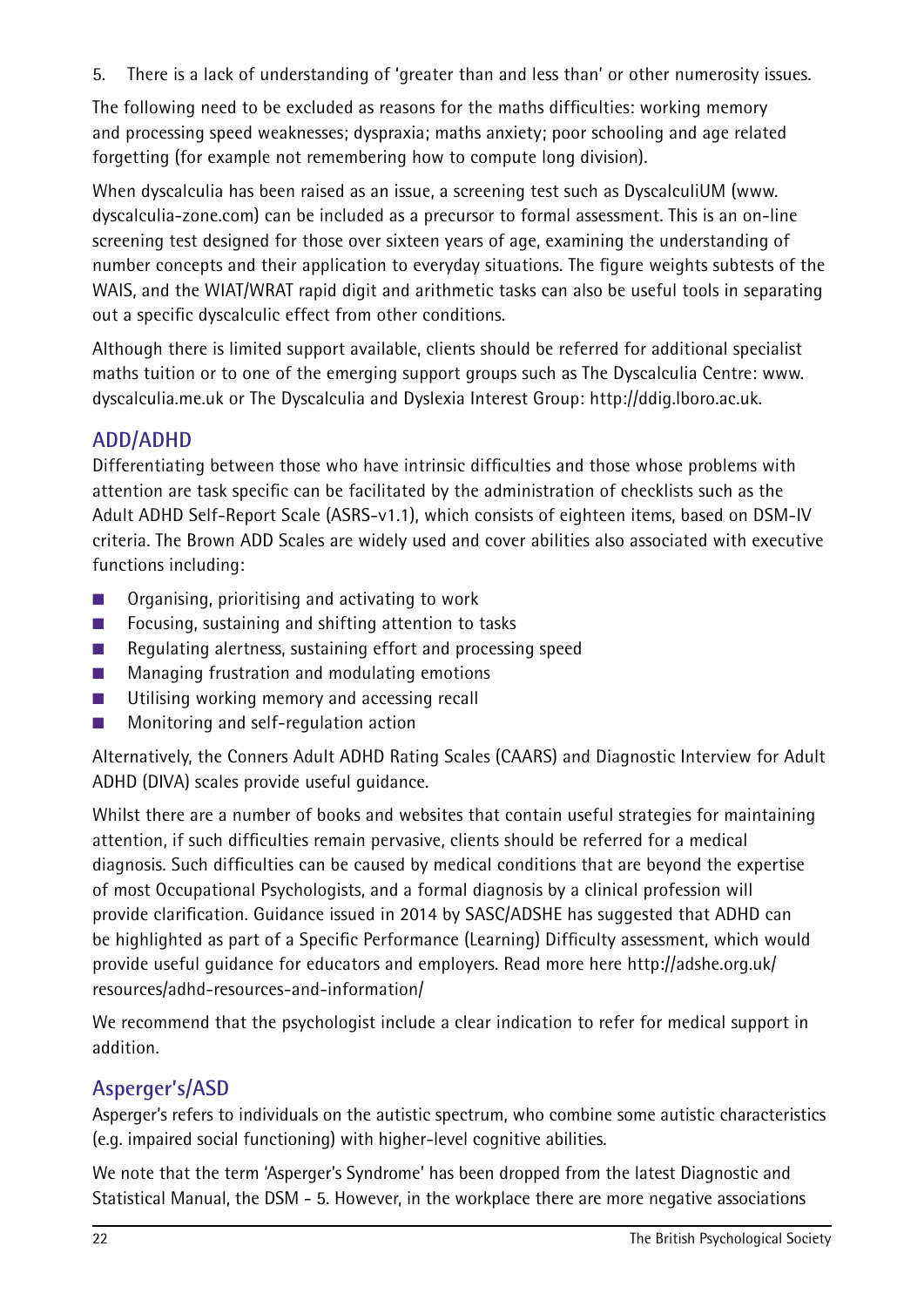with the term 'Autism' than there are with Asperger's. Many clients prefer to identify with the term Asperger's than ASD. It is worth considering this and asking for clients' preferences.

There are specific scales designed to identify such disorders including:

- Gilliam Asperger's Disorder Scale. This scale assumes at least average cognitive and language development and is designed for the population range 3 to 22 years. It is a 32-item scale which includes four sub-scales: social interaction; restricted patterns of behaviour; cognitive patterns and pragmatic skills. There is also a parent interview schedule.
- The Autism Spectrum checklist (Baron-Cohen, 2003), a fifty-item scale, which produces an Autistic Spectrum Quotient (AQ), is based on systematising/empathy theory.

A formal diagnosis should, however, be provided by an appropriately qualified specialist such as a psychiatrist or clinical psychologist.

### **Visual stress**

Also known as Irlen's Syndrome, Meares-Irlen's Syndrome or Scotopic Sensitivity syndrome, visual stress is frequently associated with dyslexia and dyspraxia. It is good practice to screen for visual stress early on in the case history, as it affects the testing process. If visual stress is present and you ask a client to read from a piece of white paper with black writing, you may in fact be assessing their visual stress not their reading speed or accuracy.

Those affected by visual stress experience some of the following symptoms when reading: frequently losing the place (poor tracking), a 'glare' from the page, the blurring or apparent movement of text, skipping words, eye strain or headaches. Checklists (Bartlett & Moody, 2010) can help clarify issues. Coloured overlays have been found to help, and it is useful to have a selection to explore whether this is the case, but unaddressed vision problems are often the underlying cause of visual stress, necessitating a referral to a specialist optometrist. There can be many reasons for visual stress and sometimes these are to do with quite subtle ocular motor or acuity difficulties that require investigation by a specialist. These are listed on the websites www.ceriumoptical.com and www. s4clp.org. A different, more holistic approach, is offered by The British Association of Behavioural Optometrists www.babo.co.uk. You can also contact The Institute of Optometry, 020 7234 9641.

Reducing the contrast between black and white will go some way towards minimising Visual Stress, as will adapting fonts and colour backgrounds on a computer. In addition to experimenting with overlays of different colours, fonts and colour backgrounds on a computer could be modified and trialled.

### **Mental health issues**

Mental health issues can confound diagnosis and require further referral.

Depression and anxiety are known to cause cognitive difficulties that may affect a cognitive ability scores, particularly processing speed and working memory. It is important to assess well being during the background and history checking, how a client presents is important in knowing whether to refer them to clinical services. Assessors should be aware of the additional needs that depression and anxiety confer to the workplace and ensure that appropriate referrals are made, either to clinical services or via a GP. Differentiating between low working memory and processing speed that has arisen from mental health needs , which may be transient, and specific cognitive difficulty, relies on the presence of difficulties throughout the client's history, for example during school, wide variations in GCSE subject achievement and more.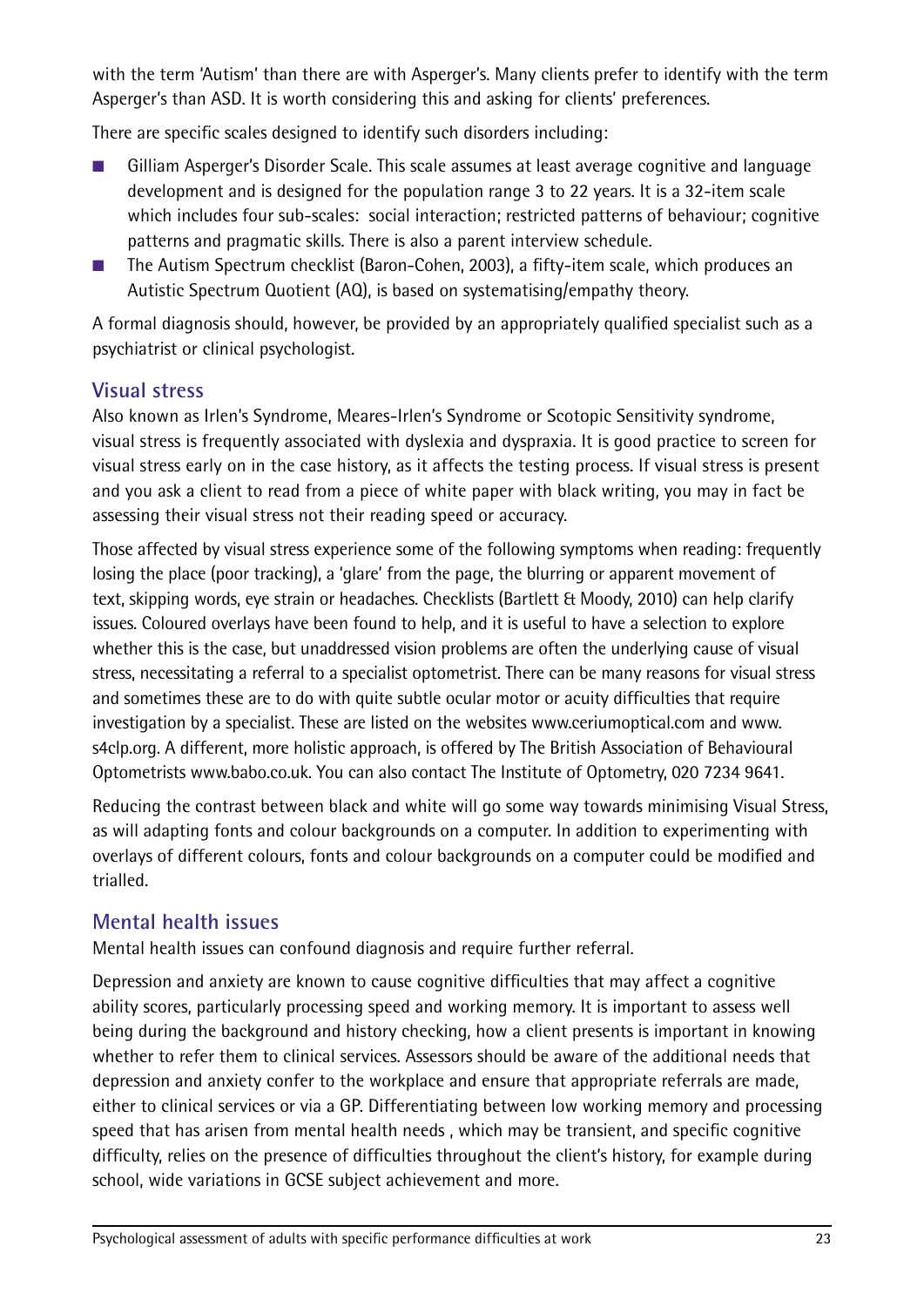The background check is also vital in the case of older clients, as it differentiates between a client who has always struggled with specific cognitive difficulties, versus those who are experiencing difficulties for the first time. This could be critical in older clients, who may be experiencing symptoms of mild cognitive impairment, a potential precursor to dementia. It is important to assess if the cognitive difficulties are specific and developmental, or applied across all the domains, gradual and progressive. Risk factors for dementia include vascular problems, brain injury, alcohol abuse and smoking, family history. Women are more likely to suffer from dementia than men. If dementia is suspected, this must be referred to a GP.

# **17. Feedback to client**

Acceptance and understanding have been identified as essential factors in determining whether an individual is able to take control and overcome their difficulties. Providing feedback is perhaps the most important part of an assessment. The goal is to enable the individual to understand their difficulties in order that they can take appropriate action. It is through a proper explanation that the client will be able to start developing their awareness and understanding. If, following an assessment, a client leaves *without* a greater understanding of the nature of their strengths as well as their difficulties, and what they can do to overcome them, then it has been a waste of their time and money.

Feedback should take three forms:

- Verbal feedback, immediately after testing;
- Written feedback, provided promptly after the session (e.g., within two weeks);
- Opportunity to ask further questions after the written report is provided, either by phone or in person;
- Ability to question, challenge and comment on the content of the report.

Verbal feedback should happen immediately after testing, and this should involve a careful explanation of the test results and their implications. The client's strengths and weaknesses should be described and strategies for dealing with the latter outlined. It is important to be positive. Many adult dyslexics will have already developed their own strategies and the way these can be applied constructively to deal with other areas of difficulty can be explained. Practical information about sources of further help, including agencies and appropriate literature, CD-Roms, DVD's and Web addresses should be provided. It can be helpful to include partners, colleagues or employers in the feedback session so that they too develop a better understanding of the client and their needs, but this is only appropriate with boundaries on confidentiality and should be the client's choice.

Once the report has been drafted, the client must agree and confirm the contents before it is finalised, or at least be offered the opportunity. In the DOP survey in 2014, we found that 75 per cent of clients had not been offered the opportunity to preview their report; 54 per cent were not offered a feedback session and over one third reported that their report was sent directly to their organisation before they had seen it. This is incredibly poor practice and, while the report content must remain the objective assessment of the professional conducting the report, it is unethical to treat clients with this level of disdain. This only adds to the anxiety and difficulties that the client experiences. To quote from the survey: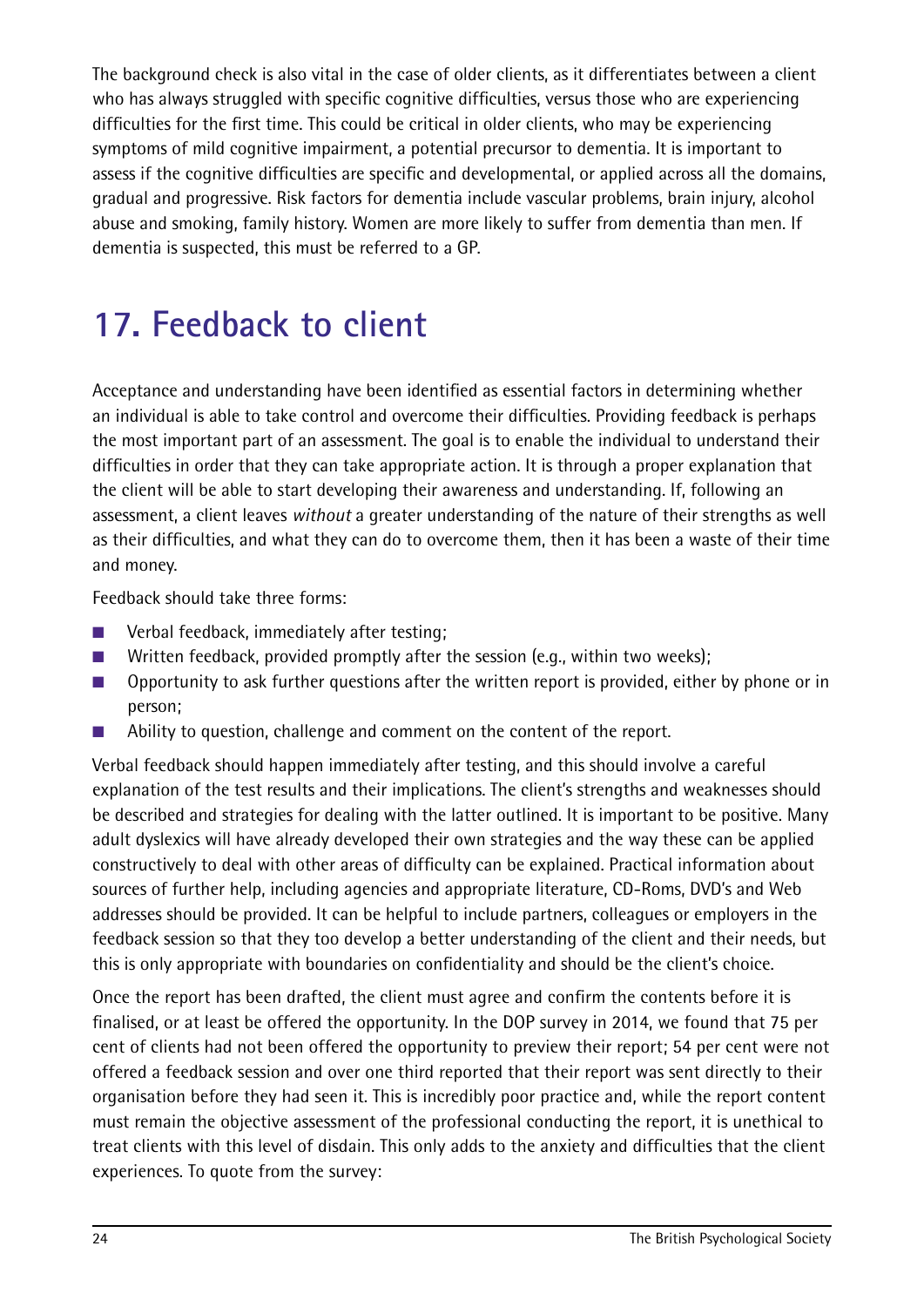*'It wasn't just that the report was shared with my employer, it was then given to my manager who shared it with everyone in my team. They were then told they had to attend a dyslexia awareness training day/half day delivered by my assessor which I was told it was best for me not to attend. Some didn't attend. After the training, my assessor fed back to me that my team had discussed how they couldn't see how someone with dyslexia could possibly do a responsible, professional job at my level, with a reading age described on the report as age seven. The assessor said she had to defend me and said she couldn't see any reason why not. She didn't tell me what was said, just that it was very unpleasant and had been better for me not to have been there to hear. Shortly afterwards I was moved from my team and job (not at my request- I enjoyed the job and felt I was good at it and that I brought skills that other team members didn't have, although these weren't recognised by the manager, who was very left brained and procedurally-driven). I was then put in a room with no windows on my own in the basement for two months whilst my manager told me they were trying to find a suitable role for me. I was given work to research that was below my normal area of responsibility, but which i did, but it was never used. At the request from a trade union rep I was then moved into another office, but still given quite worthless research to do that was not used, and then about a month later, relocated to a different area office in a different part of the UK. I relocated but my history went with me, and about two years later my post was made redundant.'*

This client was excluded from her diagnosis, her follow up, and her employer was able to use the information to discriminate against her. We must ensure that dialogue is maintained, and any difficulties resolved before an abridged version of the report (see the next section) is released to any third party. While the employer may have paid for the report, our BPS and HCPC codes of conduct are quite clear that the end-user client's rights must be respected. (See *BPS Code of Ethics and Conduct* (2009) Section IV, 1: Respect, the principles of privacy and self determination).

Communicating an assessment outcome whereby no specific condition has been identified needs to be handled with great sensitivity and care. A Practitioner must consider the personal history of the individual involved and the severity of difficulties with which they are presenting. An individual who has had a screening test indicating possible dyslexia as compared to someone who has no prior screening will clearly require different approaches. As with all feedback, the recipient needs to leave with a good level of understanding regarding what the outcome means and how you have reached your conclusion.

Communicating the pattern of results as opposed to focusing on the index scores is recommended for non-SpLD outcomes – often there will be the flat profile as opposed to the spiky set of scores. It can also be very helpful for the recipient of the feedback to understand how the assessment does not focus on emotional intelligence and how important this can be in performance at work. Even if the scores across the tests are very low, always try to find some aspect of the assessment where you observed the individual performing more effectively, maybe highlighting in a positive way that they did well to complete all of the assessment or their enthusiasm for completing the tests.

It is also crucial that one remembers the reasons why the individual has been referred to you for an assessment. Just because they have had a non-SpLD outcome does not mean the difficulties should not be supported. As Chartered psychologists, we should be equipped to offer a number of other options to support individuals in the workplace. Suggestions could range from coaching to additional training options. Whatever the suggestion, try to ensure the individual leaves the assessment with some potential avenues for development.

This relates to the *BPS Code of Ethics and Conduct* (2009) Section IV, 3: Responsibility.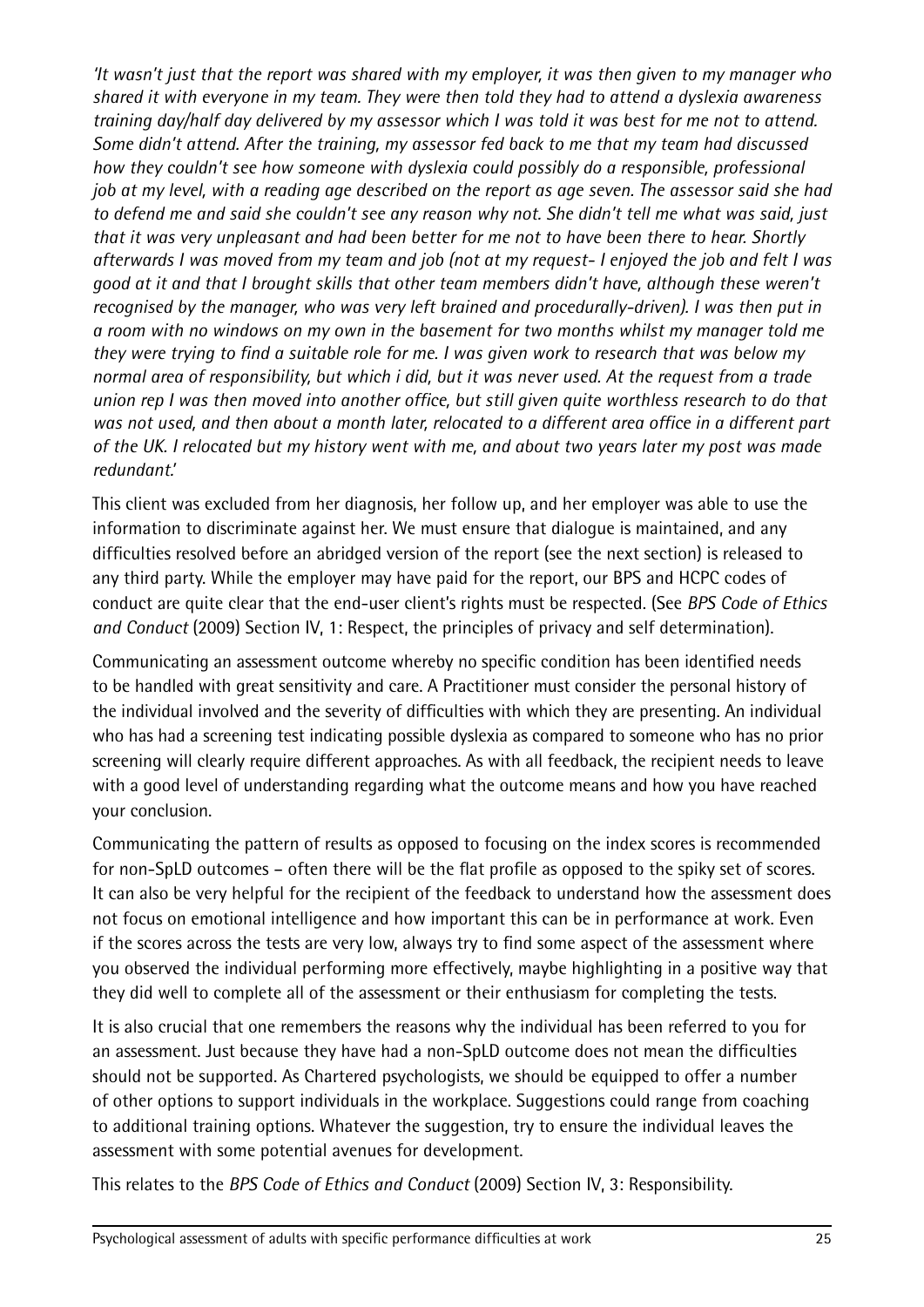# **18. Report writing**

Written reports of assessments are only as good as the information they generate, and reports are useful only to the extent that they convey information clearly to the client, as well as employers. They are a form of advocacy that should lead to a dyslexic person, as well as those working with them, being better informed than they were, not more confused. When working with adults it essential to remember that reports, although read by professionals working in education who might be familiar with the terminology, often end up in the hands of individuals who have no such background. Formats designed for reporting the results of the assessment of children are inappropriate.

In writing the report, the author should consider whether it will help the dyslexic understand and address their difficulties, and whether it will help employers support the dyslexic person. Essentially the report should reiterate what the client was told at the end of the assessment session. It should be as 'jargon free' as possible, because the language can be misinterpreted. Statistical terms such as 'significance' can be confused with real-life significance when it might in fact be of no practical importance. Even 'mean' and 'average' can be misinterpreted – the word 'competent' might be more appropriate. Statistics can support and provide evidence for a diagnosis. They can also mask functional limitations. An average score on a standardised test does not tell the whole story. They do not, for example, reflect the effort required to gain such a score, behavioural observations are therefore essential.

Reports should:

- Be clear and concise
- Consider the reading age of the person reading them (use the 'readability statistics' option in MS Word to ensure reading level matches)
- Describe abilities and skills
- Provide an explanation of how the tests relate to everyday experiences
- Address the immediate and the future
- Recommend evidence based solutions
- Use adequate font size
- Good spacing
- Use of graphs, diagrams and visual descriptions
- Use summary bullets
- Avoiding lengthy prose

Recommendations should be specific enough to address areas of difficulty, but allow for experimentation and the client's own perspective. Bear in mind that without job analysis and employer feedback on current performance and expectations, no recommendations can be considered reasonable adjustments.

An adult should feel comfortable about showing a report to people; a manager, for example, who will not necessarily be trained in test interpretation. **Further, managers have no right to some of the information. They do not usually have access to the IQ scores of employees, and there is no reason why the dyslexic person should be an exception**. Many purchasers may feel that they have a right to this information, but please be aware that to give it may contravene our professional code of ethics and conduct. This relates to the *BPS Code of Ethics and Conduct* (2009) Section IV,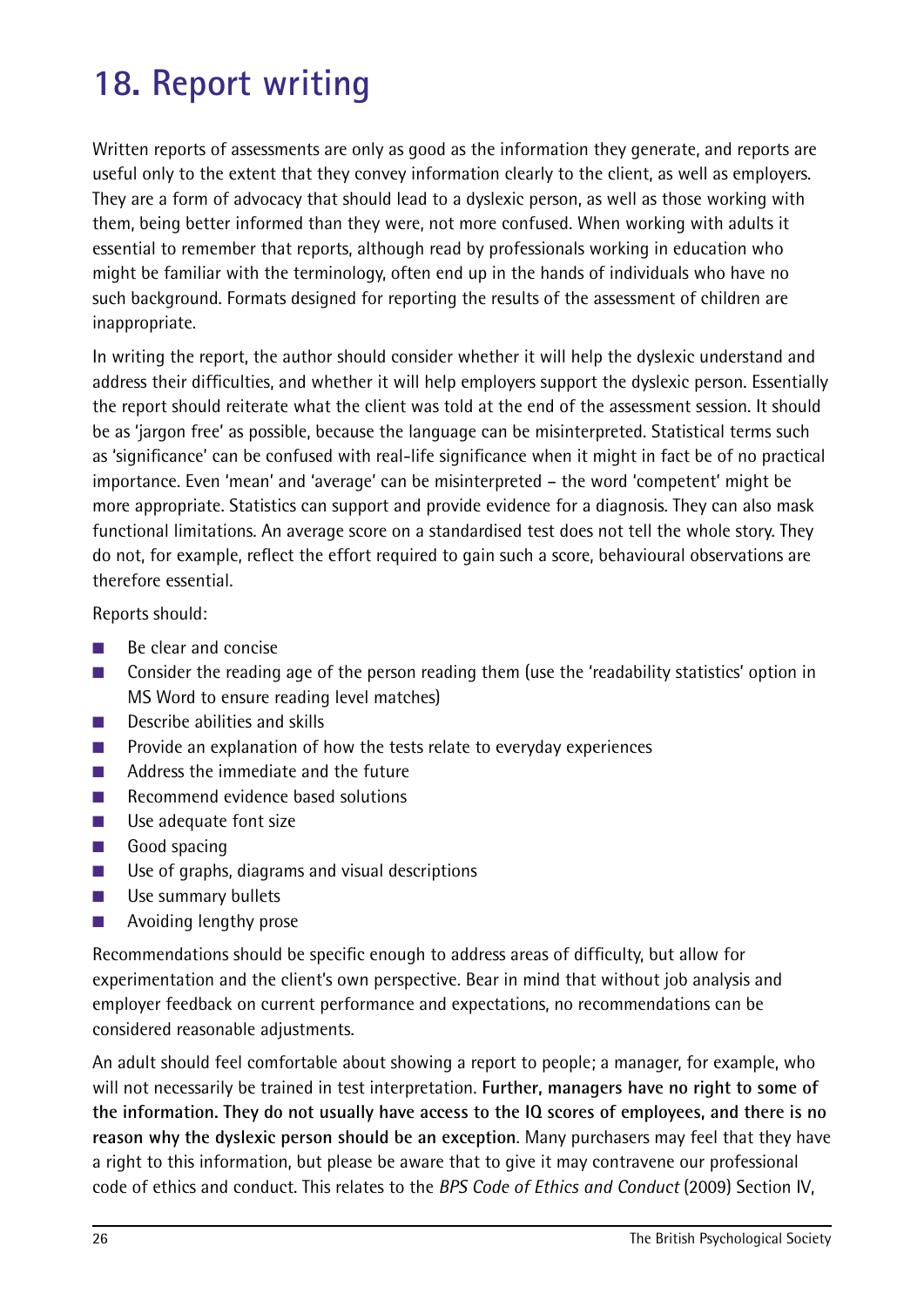1: Respect, the principles of privacy and self determination.

All confidential data should operate on a 'need-to-know' basis. An employer who has commissioned a report needs to know:

- 1. Does the Equality Act 2010 apply to this person (which can be true with our without a clear diagnosis, based on poor memory or processing speed alone).
- 2. What are the strengths and weaknesses of my employee, insofar as they relate to workplace issues (i.e. not scores).
- 3. What do I, as a responsible employer, need to do next (please be aware that this is usually a workplace needs assessment, since without contribution from the employer and job analysis reasonable adjustments cannot be determined).

A tripartite reporting system can be helpful. Reports should begin with a summary. This can then be followed by recommendations for skill development, compensations and adjustments, particularly as this is all most employers are interested in. There should then be a diagnostic section which provides the evidence for the interventions. It should be descriptive and not include scores. The latter are best summarised in a detachable appendix, so that the client can make them available at their own discretion.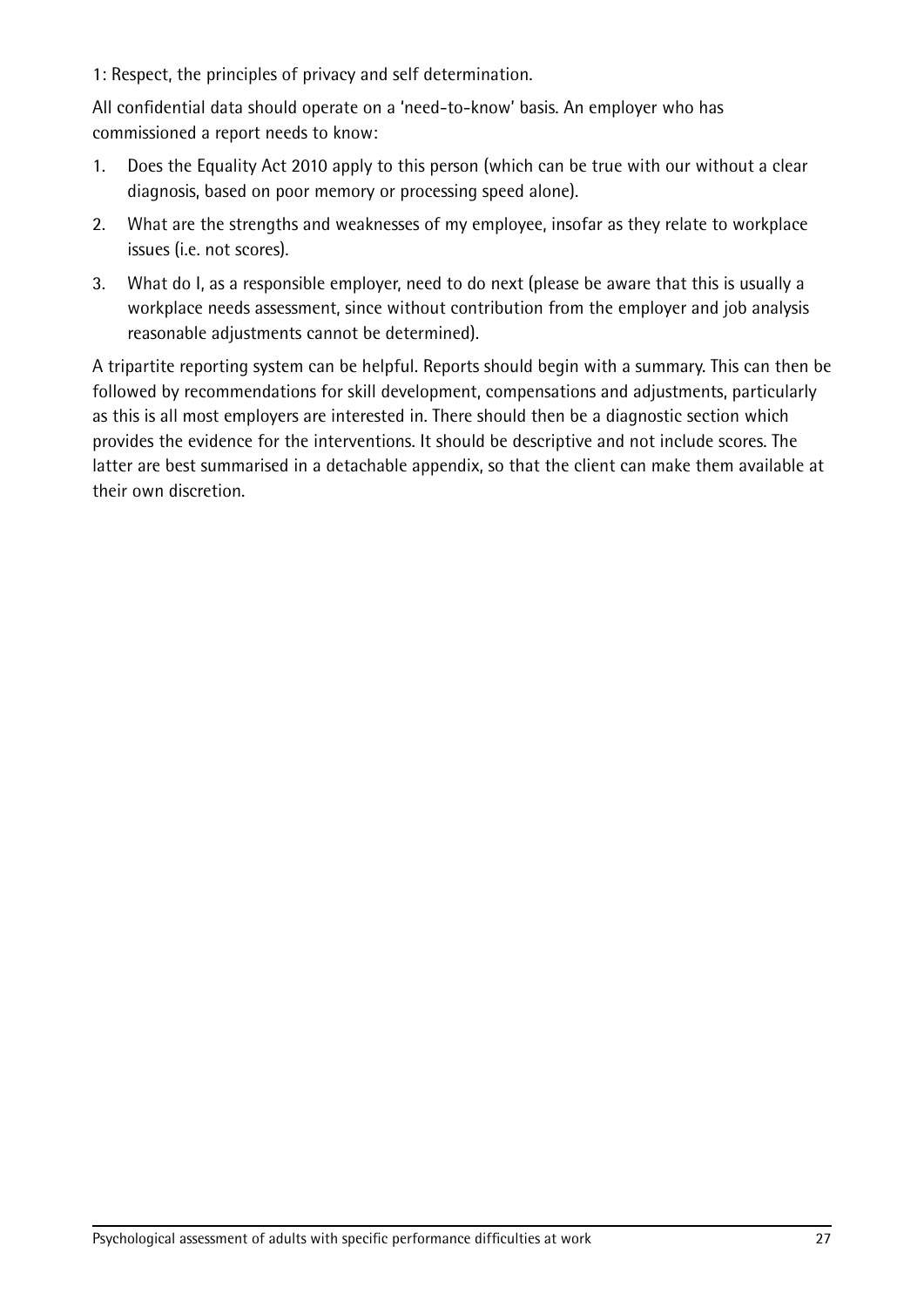# **19. Guide to the range of assessments for adults**

There are different types of assessment but the terminology is not always clear and there can be a confusion between a screening, diagnostic and workplace assessments. The following guide is based on Leather (2011).

| Type of test                                      | Who administers?                                                                                                                                    | What does it involve?                                                                                                                                                           | What it should reveal?                                                                                                                                                                                  |
|---------------------------------------------------|-----------------------------------------------------------------------------------------------------------------------------------------------------|---------------------------------------------------------------------------------------------------------------------------------------------------------------------------------|---------------------------------------------------------------------------------------------------------------------------------------------------------------------------------------------------------|
| <b>Checklists</b>                                 | Self administered.                                                                                                                                  | Paper and pencil Answering<br>a list of questions using a<br>rating scale.                                                                                                      | The first step in the process:<br>A possible indication of<br>dyslexia.                                                                                                                                 |
| Computerised<br>tests                             | Self administered.                                                                                                                                  | Filling in questionnaire and<br>test items online.                                                                                                                              | Will provide a report on<br>performance.                                                                                                                                                                |
| The Dyslexia<br>Adult<br>Screening<br>Test (DAST) | Psychologists/<br>Dyslexia specialists/<br>Trainers.                                                                                                | 1:1 interview plus<br>administration of test items<br>covering:<br>1. literacy<br>2. working memory<br>3. non-verbal reasoning<br>and verbal fluency.                           | At risk quotient/score for<br>dyslexia.<br>Profile of strengths and<br>weaknesses.<br>Can be interpreted with<br>workplace relevance if<br>the tester has appropriate<br>training.                      |
| Teachers/<br>college<br>assessment                | SEN/Learning<br>Support Teachers.                                                                                                                   | Testing is often in-house for<br>education or college purpose<br>only. Wide variety of reading<br>and spelling tests used.                                                      | Will give outline of literacy<br>skills.                                                                                                                                                                |
| Specialist<br>teacher/<br>trainer<br>assessment   | Qualified specialist<br>teachers, some will<br>have additional<br>qualifications.<br>Look for: Dip/PGCE<br>SpLD, AMBDA/APC,<br>PATOSS registration. | Detailed assessment of<br>cognitive abilities. Tests of<br>phonological processing and<br>working memory, tests of<br>literacy. Highlighting areas<br>of strength and weakness. | Overview of skills and<br>abilities.<br>An explanation of problems<br>Recommendations for skills<br>training and workplace<br>adjustments.                                                              |
| Applied                                           | Chartered<br>psychologists   psychologists,<br>Qualifications<br>to look for:<br>C.Psychol and HCPC<br>registration.                                | Detailed assessment of<br>intellectual, processing<br>abilities and literacy.<br>Highlighting areas of<br>strength and weakness.                                                | In depth profile of strengths<br>and weaknesses and an<br>explanation for why the<br>problems are occurring.<br>Recommendations for<br>skill development and<br>adjustments specific to the<br>job role |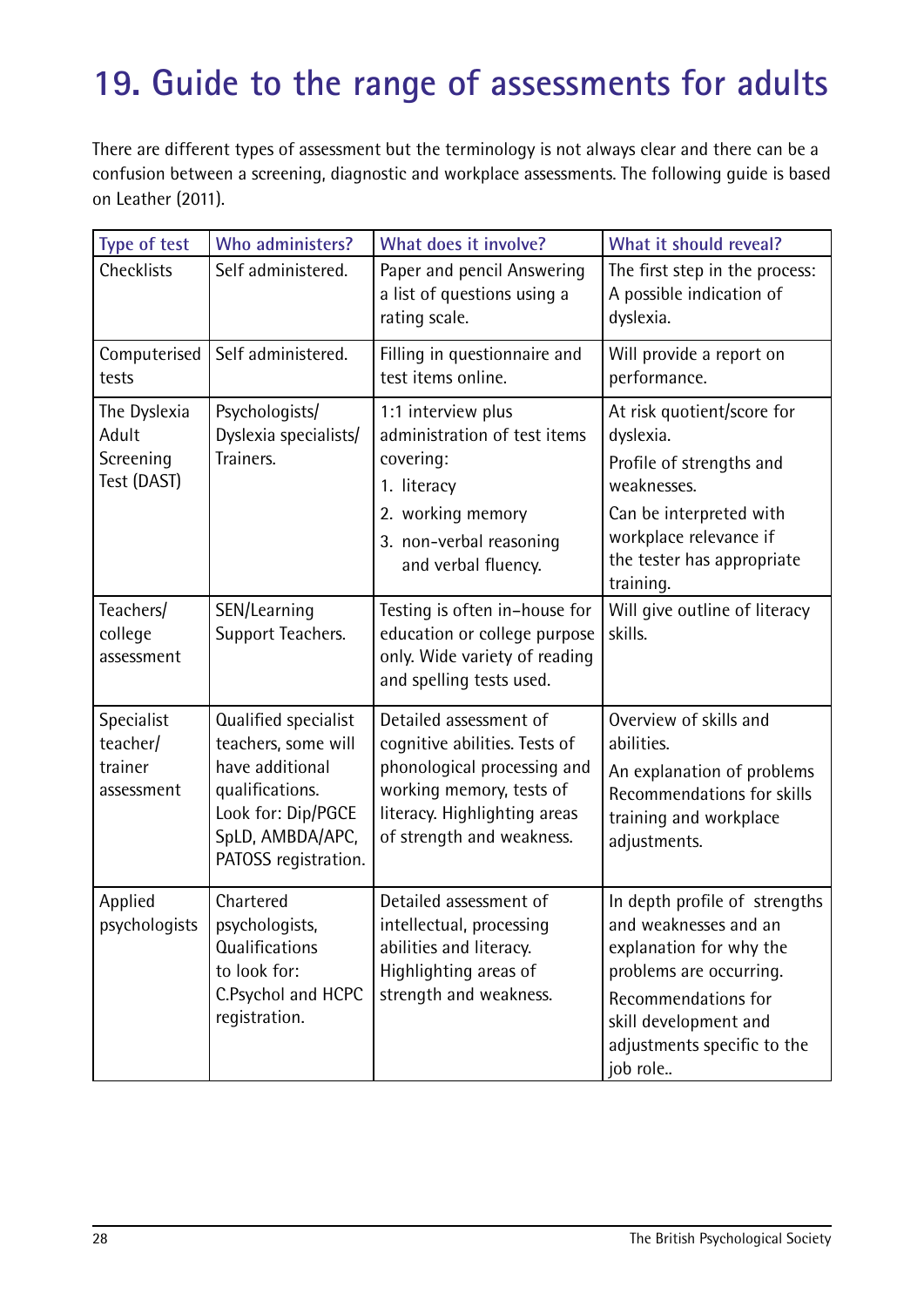| <b>Type of test</b>  | Who administers?                                             | What does it involve?                               | What it should reveal?                                  |
|----------------------|--------------------------------------------------------------|-----------------------------------------------------|---------------------------------------------------------|
| Workplace            | Psychologists, and                                           | Identification of skills and                        | Provide practical information                           |
| assessments          | consultants/trainers                                         | abilities in relation to the                        | about tools and techniques                              |
|                      | who have specialist                                          | demands of the job and the                          | Recommendations regarding                               |
|                      | knowledge of                                                 | shortfall.                                          | adjustments.                                            |
|                      | Neuro-diversity, job                                         |                                                     |                                                         |
|                      | demands and impact                                           |                                                     |                                                         |
|                      | of syndromes in the                                          |                                                     |                                                         |
|                      | workplace.                                                   |                                                     |                                                         |
|                      | DWP contracted                                               |                                                     |                                                         |
|                      | Access to Work                                               |                                                     |                                                         |
|                      | assessors (see below).                                       |                                                     |                                                         |
| Update<br>assessment | Chartered, applied<br>psychologist &<br>specialist teachers. | Current measures for<br>evidence-based adjustments. | Provides information for<br>evidence-based adjustments. |

### **More information about Workplace Needs Assessment**

The main purpose of a diagnostic assessment is to profile the individual's range of cognitive abilities alongside literacy skills. In the absence of any previous assessment, ultimately it needs to confirm or rule out a specific learning difference. Broad recommendations can be provided at this stage, but these are generic in nature and it is advisable for any employer to request that the individual also has a workplace needs assessment. This can clarify the demands of the role, gather insights from the manager and identify where the specific areas of occupational difficulty rests. Recommendations provided in this report should be tailored to the individual's role and organisation. They should be aligned to the reported difficulties and not just a extensive generic list of all possible options. This follow-up assessment can also provide the occupational psychologist with an opportunity to use their range of expertise and knowledge of the work domain.

This process is used by organisations to establish their legal obligations of 'reasonable adjustment' to accommodate disability under the Equality Act 2010 and needs to be very thorough in order to protect both client and employer from legal risks. The authors of this document plan to create further advice on workplace needs assessment, with a guidance document in its own right.

The UK Government has put a programme in place entitled 'Access to Work' to support disabled people in the workplace (paid employment). Through this programme, grants are provided to help the individual do their job in the form of specialist equipment and adaptations, support worker/job coach etc. The disability or health condition must affect their ability to do the job in some way.

How does the programme work?

- 1. The disabled person agrees with their employer or future employer that they need some form of help to perform the role.
- 2. The individual contacts the Access to Work Centre www.gov.uk/access-to-work
- 3. The Access to Work Adviser contacts the individual and the employer to gather details of help required and agree for a workplace assessment
- 4. A Workplace Assessment is undertaken by an independent organisation contracted to undertake this work. The assessors have experience of working with disabled adults and undertaking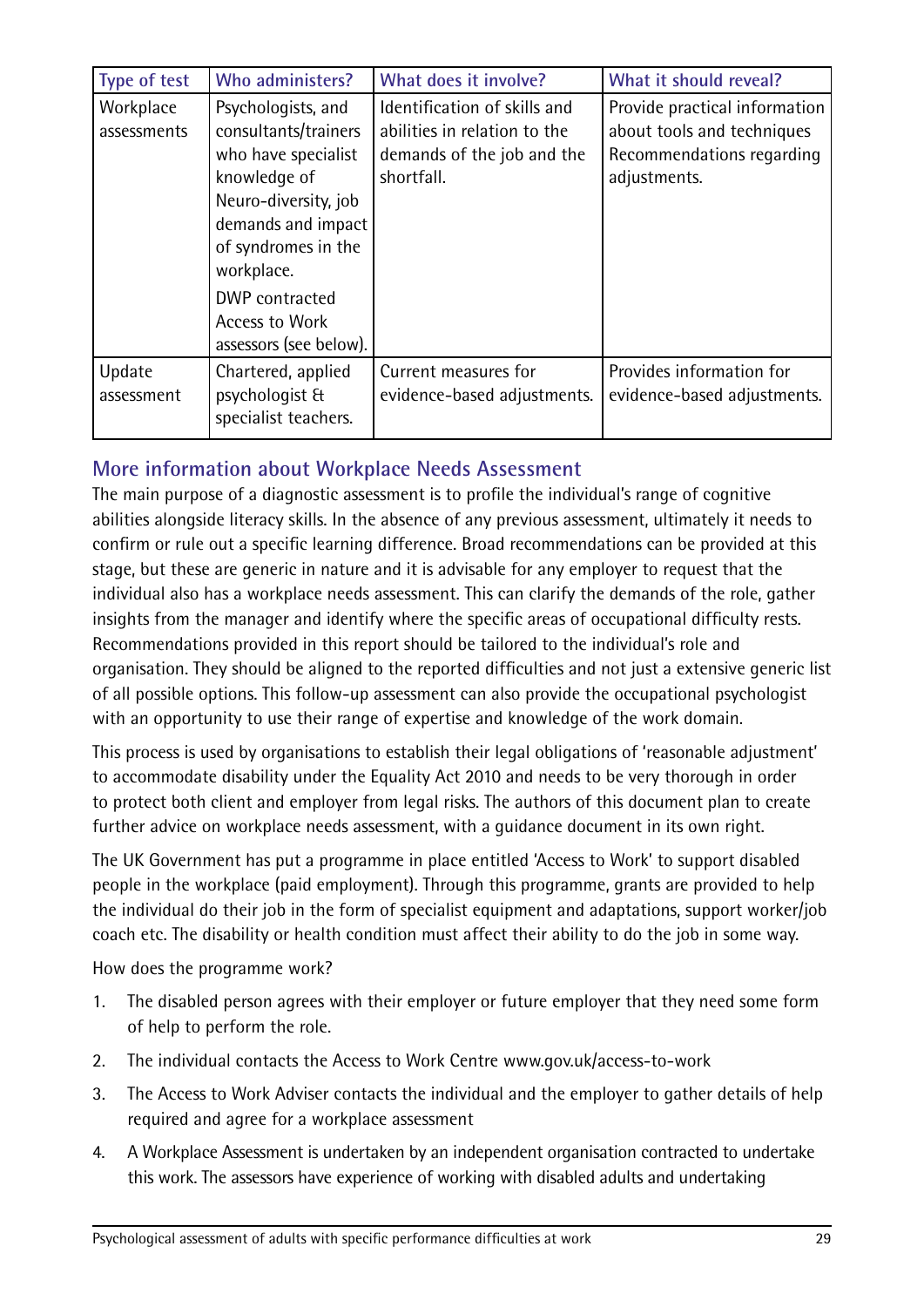workplace assessments. The assessment includes meeting with the individual and their employer (line manager/HR manager) to discuss the difficulties experienced within the job. Following the visit a report is submitted to the Access to Work Team. It should cover information provided by the individual about their disability, the job being performed, their difficulties and the workplace environment. The report also provides recommendations for specific technology and aids, training and coaching.

- 5. The Access to Work Team agrees what recommendations should be taken forward and the extent of financial grant that will be awarded to cover this. The grant is based on the size of the organisation (no. of employees) etc.
- 6. The individual and their employer will then usually decide how they will take forward the recommendations and take action.

# **20. Occupational competence for the role**

Assessments should be conducted by someone with occupational competence for the role. All applied psychologists need to ensure that they are practising within their contextual boundaries. An occupational psychologist wanting to do testing with children, for example, would need additional training because the basic qualifications in occupational psychology do not include understanding of classroom environments, teaching processes or early learning development. Likewise someone performing an adult assessment for an occupational purpose would need a specific grounding in workplace issues, adult learning and performance management processes.

The Stage 2 qualification process, nor HCPC registration, does not bestow competence for diagnosis. The Neurodiversity and Employment Working Group have a LinkedIn group where we can refer you to appropriate training. Also, check with the BPS Professional Development Centre for CPD workshops, we run one per annum on the assessment of adults.

This relates to the *BPS Code of Ethics and Conduct* (2009). Section IV, 2: Competence.

# **21. Legal considerations**

Psychologists may be called upon to provide evidence in legal proceedings (e.g. in employment tribunals). The importance of sound ethical practice is, therefore, paramount. Information regarding psychologists also working as Expert Witnesses can be found from the BPS 2010 document *Psychologists as Expert Witnesses: Guidelines and Procedure for England and Wales, 3rd edition* (www.bps.org.uk/expertwitnessguidelines).

#### 1. **Contracts:**

Business contracts ensure clarity around administrative matters, terms and conditions of the psychological work (e.g. the purpose of the assessment, payment, where the assessment will take place, how the information gained from the assessment/report will be disseminated to stakeholders including timescales). A written contract minimises the potential for confusion and allows for informed consent. These contracts can be provided for both employers and employees and agreed upon and signed before the assessment commences.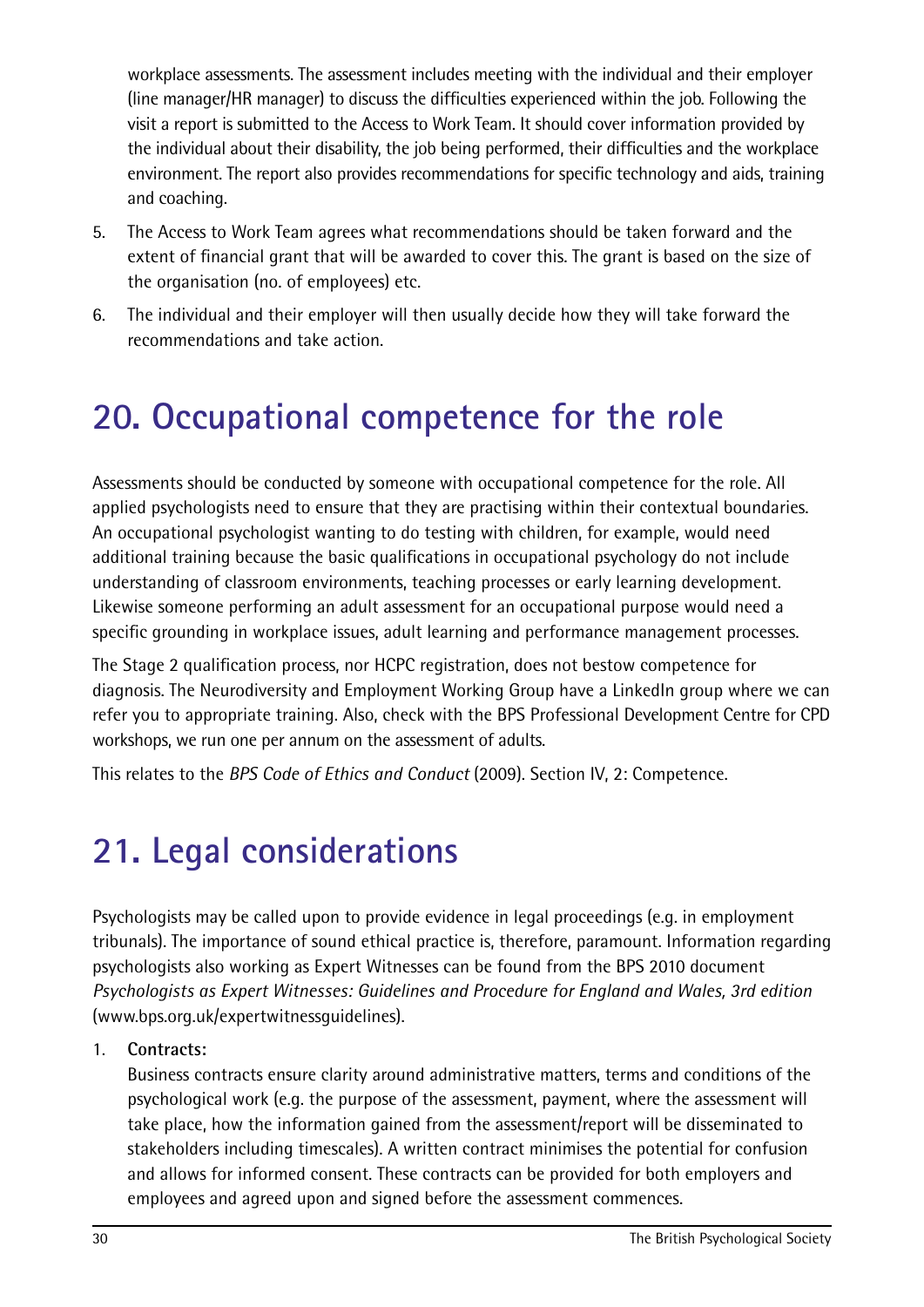#### 2. **Disclosure**

Psychologists must act ethically to balance the interests of the organisation with respect to the individual's rights. It is best practice to ensure that employers are not provided with confidential information about a client other than what they need for occupational purposes, for example background history and FSIQ typically would not be disclosed. A good contracting process will ensure that this is discussed at the beginning and that clients and employers know where they stand when they enter in to the assessment. It is also good practice for clients to read and confirm understanding of their reports before it is sent to their employer.

3. **Appropriate assessment techniques, reporting the findings and formulating solutions:** Structured methods of assessment (e.g. systematic interviewing procedures and formal cognitive and attainment tests) provide sound and detailed methods to evaluate an individual's history, cognitive profile, attainments and identify the functional implications on performance. Tests need to be selected appropriately and the results critically evaluated to provide a robust and justified conclusion. How these findings are reported (e.g. the language used when providing a professional opinion) can also lend weight to the conclusion and subsequent diagnosis of an individual. From this basis, strategies to meet the need of the individual/ stakeholders can be formulated and delivered.

#### 4. **The Equality Act 2010:**

This merges various laws to protect people from discrimination and combines them into one area of legislation. Guidance provided with the Act makes it clear that neuro-diverse conditions are covered by the Act as if they were disabilities. Employers, therefore, must make 'reasonable adjustments' for their neuro-diverse employees. Information on disability and employment can be found at the Equality and Human Rights Commission (www. equalityhumanrights.com). Legislation differs in Northern Ireland and information on disability and employment can be found at the Equality Commission (www.equalityni.org).

#### 5. **Scope of practice:**

In order to work lawfully, safely and effectively within an area of practice, the Health & Care Professions Council recognise the need for individual psychologists 'to exercise personal judgement by undertaking any necessary training and experience' in order to meet their standards (HCPC Standards of Proficiency- Practitioner Psychologists, August 2012). A list of recommended courses and literature can be found in the appendix.

#### 6. **Professional Civil Liability Insurance:**

This is advised to protect psychologists against civil liability claims arising from their professional activities.

#### 7. **The Information Commissioner's Office (ICO):**

This is the UK's independent public authority, set up to uphold information rights. The ICO oversees various legislation including, the Data Protection Act (1998). As psychologists handling personal information about individuals, we have legal obligations to protect that information under the Data Protection Act, and must register with the ICO (www.ico.org.uk).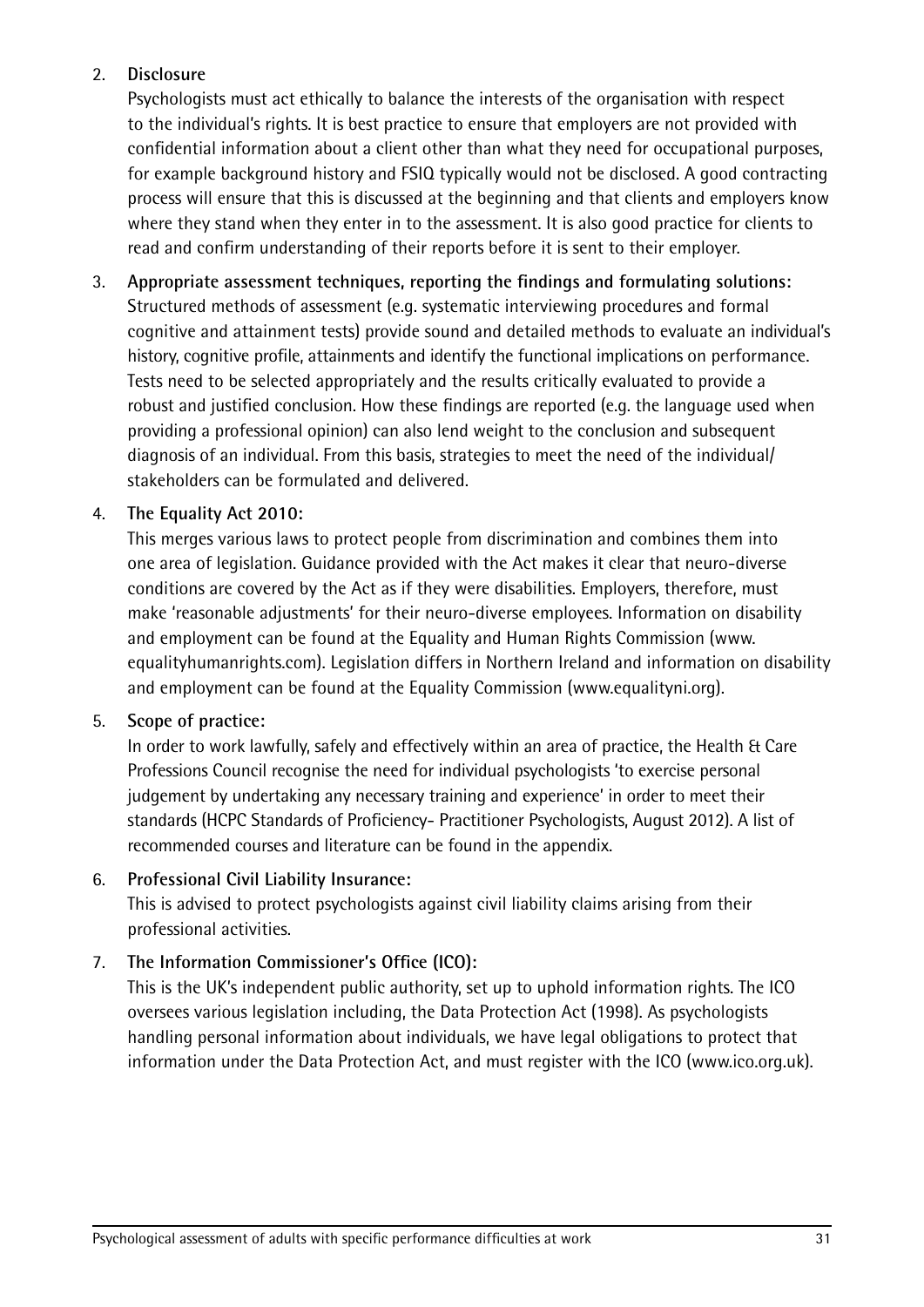# **22. Informed consent**

The following is taken from the *BPS Code of Ethics and Conduct* (2009). Section IV, 1:

Psychologists should:

- 1. Ensure that clients, particularly children and vulnerable adults, are given ample opportunity to understand the nature, purpose, and anticipated consequences of any
- 2. professional services or research participation, so that they may give informed consent to the extent that their capabilities allow.
- 3. Seek to obtain the informed consent of all clients to whom professional services or research participation are offered.
- 4. Keep adequate records of when, how and from whom consent was obtained.
- 5. Remain alert to the possibility that those people for whom professional services or research participation are contemplated may lack legal capacity for informed consent.

In terms of our clients with dyslexia, dyspraxia and other conditions, providing assessments in occupational settings may lead to conflicts of interest with informed consent. The client may feel that they have no choice but to submit to testing for fear of their employment. They may not understand the implications of their employers knowing the outcome of the test. Clients, (that is, the testee, not the bill payer), should be fully able to opt out of the testing process at any time. They should be absolutely clear on which aspects of the results will be shared with their employer and the purposes for which those results may be used.

We have a duty of care to discuss these issues not just with our testee clients, but with our purchasing customers as well to that we can be sure we are meeting our Chartered status obligations. Customers should be aware of the confidentiality boundaries of sharing personal data and be briefed on receiving a summary report.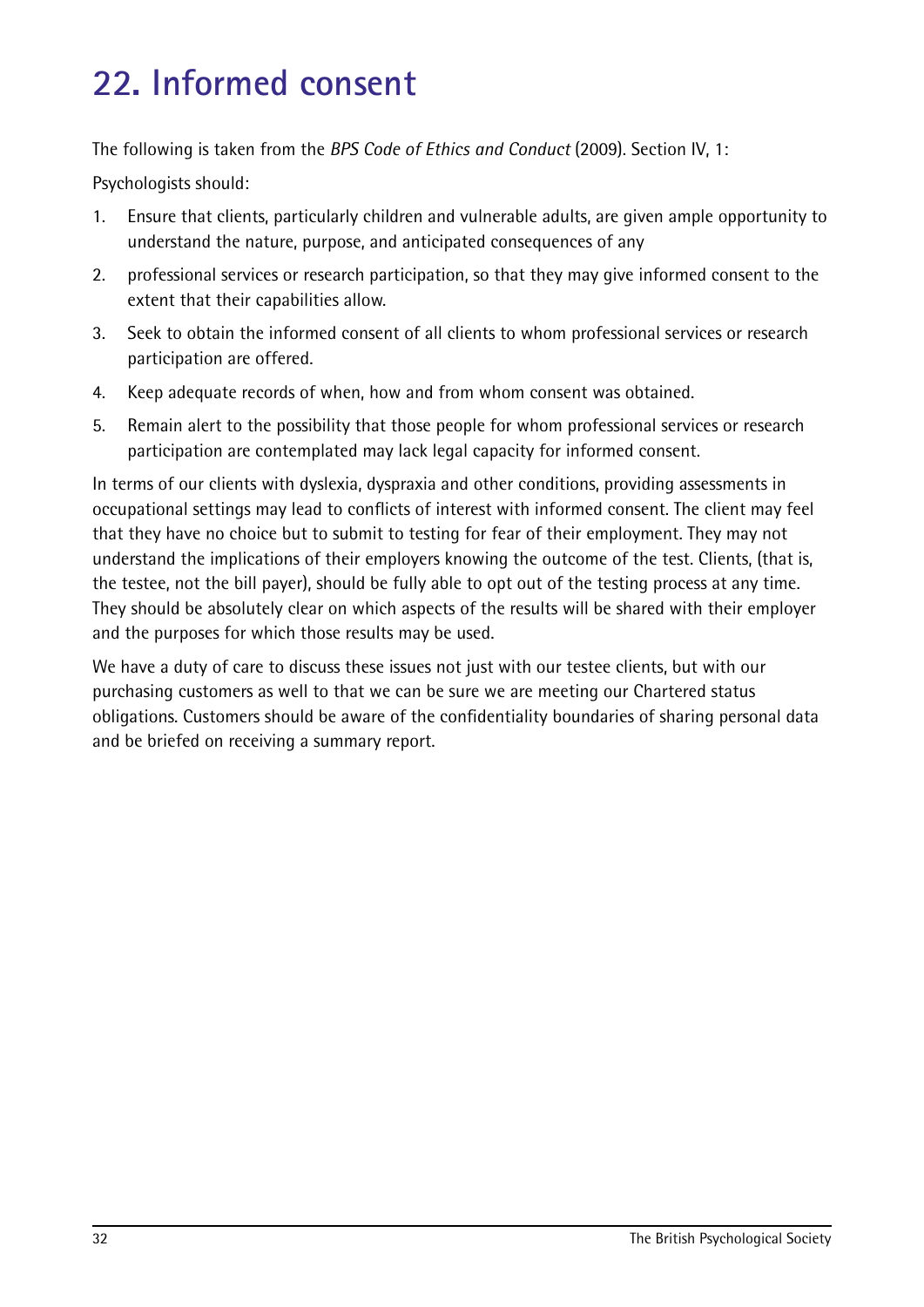# **23. Appendices**

### **Example report headings**

#### **Summary**

*A paragraph executive summary of the diagnosis and bullet points of main reasons why. Reiterate the Equality Act 2010 obligations.*

*A brief paragraph/diagram explaining the term 'dyslexia' or 'dyspraxia', what this means in the context of the workplace and where this leads to strengths and weaknesses for the individual concerned.*

#### **Recommendations**

Individual – *Explain what the individual can do, based on your findings, to enhance their performance. This might include managing stress levels, working with mind maps, using telephone reminders, for example.*

Workplace – *Identify areas where workplaces can help, for example providing quiet space for reading/writing to avoid noise distractions*

Reasonable adjustments – *You may want to describe some of the reasonable adjustments that can be purchased, for example technological support and strategy coaching. Most likely, you will recommend a separate workplace needs assessment, as reasonable adjustments need to take into consideration the needs of the employer, the role, the work environment and the team as well as the individual's ability. Making recommendations without exploring these areas is legally risky.* 

#### **Diagnostic section**

*It is preferable leave numbers out of this section, and instead refer to categories of 'below competent – needs support', 'competent', 'above competent – a strength'. Make sure that you consider the person's job role when you do this – how can this information help an employer know what to do, and employee understand their limitations and potential? It needs to be presented in understandable, meaningful language that will be relevant to that job role. Is the job technical or professional, for example? This will affect the style and language you use.*

WAIS strengths and weaknesses – *Describe/show using graphs and diagrams the individual's strengths and weaknesses including how these are relevant in the workplace. Include examples of how, for example, working memory affects performance and communication.*

Attainment scores strengths and weaknesses – *Describe/show using graphs and diagrams the individual's strengths and weaknesses including how these are relevant in the workplace. Include examples of how, for example, rapid naming or reading comprehension affects performance and communication.*

#### **Scores Appendix**

Background information – *This is private and not necessary for employers, so should be included in this back, detachable section.*

WAIS Scores – *Consider whether full scale IQ is relevant/useful here.*

Attainment Scores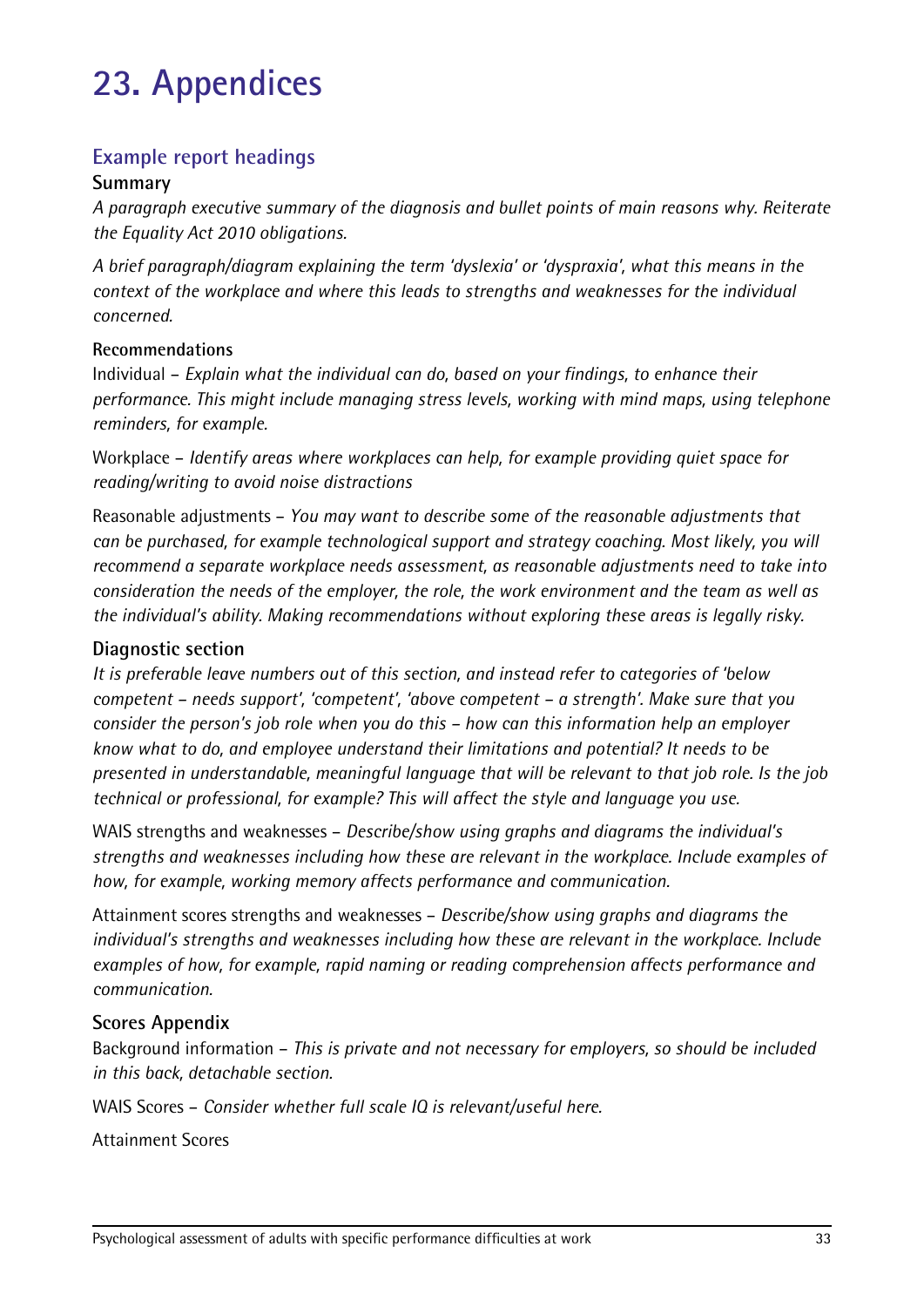# **24. Further reading and references**

### **References**

- Baron-Cohen, S. (2003). *The essential difference: Men, Women and the extreme male brain*. London: Allen Lane.
- Bartlett, D. & Moody, S. (2010). *Dyslexia in the workplace: An introductory guide*. Chichester: Wiley Blackwell.
- DfEE (2001). *The National Numeracy Strategy. The daily mathematics lesson. Guidance to support pupils with speech and language difficulties. Guidance: Curriculum & Standards*. (London, DfEE)
- Hedderly, R. (1996). Assessing pupils with specific learning difficulties. *Educational Psychology in Practice, 12*(1), 36–44.
- Kirby, A., Edwards, L. Sugden, D. & Rosenblum, S. (2010). The development and standardisation of the adult developmental coordination disorders/dyspraxia checklist (ADC). *Research in Developmental Disabilities, 31*(1), 131–139
- Leather, C.A. (2011). Guide through the maze of assessments: Employment and dyslexia handbook. In C. May (Ed.) *Employment and Dyslexia Handbook* (pp.35–37). Bracknell: British Dyslexia Association.
- Manzo, A & Manzo, U.C. (1993). *Literacy disorders.* Orlando, FL: Holt, Rinehart, Winston.
- McLoughlin, D. & Leather, C. (2013). *The dyslexic adult: Interventions and outcomes An evidence-based approach* (2nd edn). London: BPS Blackwell.
- The British Psychological Society (2009). *Code of Ethics and Conduct*. Leicester: Author.
- The British Psychological Society (2010). *Psychologists as Expert Witnesses: Guidelines and Procedure for England and Wales* (4th edn). Leicester: Author.
- Wiig, E.H, Nielsen, N.P. & Jacobson, J.M. (2007). A quick test of cognitive speed: Patterns of age groups 15–95 years. *Perceptual and Motor Speed, 104*(3 pt2), 1067–1075.

### **Further reading**

- Armstrong, T. (2011). *The power of neurodiversity: Unleashing the advantages of your differently wired brain*. Cambridge, MA: DaCapo Lifelong/Perseus Books.
- Flanagan, D.P, Alonso, V.C. (2011). *Essentials of specific learning disability identification*. NJ: Wiley.
- Gerber, P.J. (2012). The impact of learning disabilities on adulthood: A review of the evidencebased literature for research and practice in adult education. *Journal of Learning Disabilities, 45*(1), 31–46.
- Grant, D. (2009). The psychological assessment of neurodiversity. In D. Pollak (Ed.) *Neurodiversity in Higher Education* (pp.33–62). Chichester: Wiley Blackwell.
- Gregg N. (2009). *Adolescents and adults with learning disabilities and ADHD: Assessment and accommodation*. New York, NY: Guilford Press.
- Jeffries, S.A. & Everatt, J. (2003). Differences between dyspraxics and dyslexics in sequence learning and memory. *Dyspraxia Foundation Professional Journal, 2,* 12–21.
- Mather, N. & Wendling, B.J. (2012). *Essentials of dyslexia assessment and intervention*. NJ: Wiley. Pennington, B.F. (2009). *Diagnosing learning disorders* (2nd edn). NY: Guilford Press.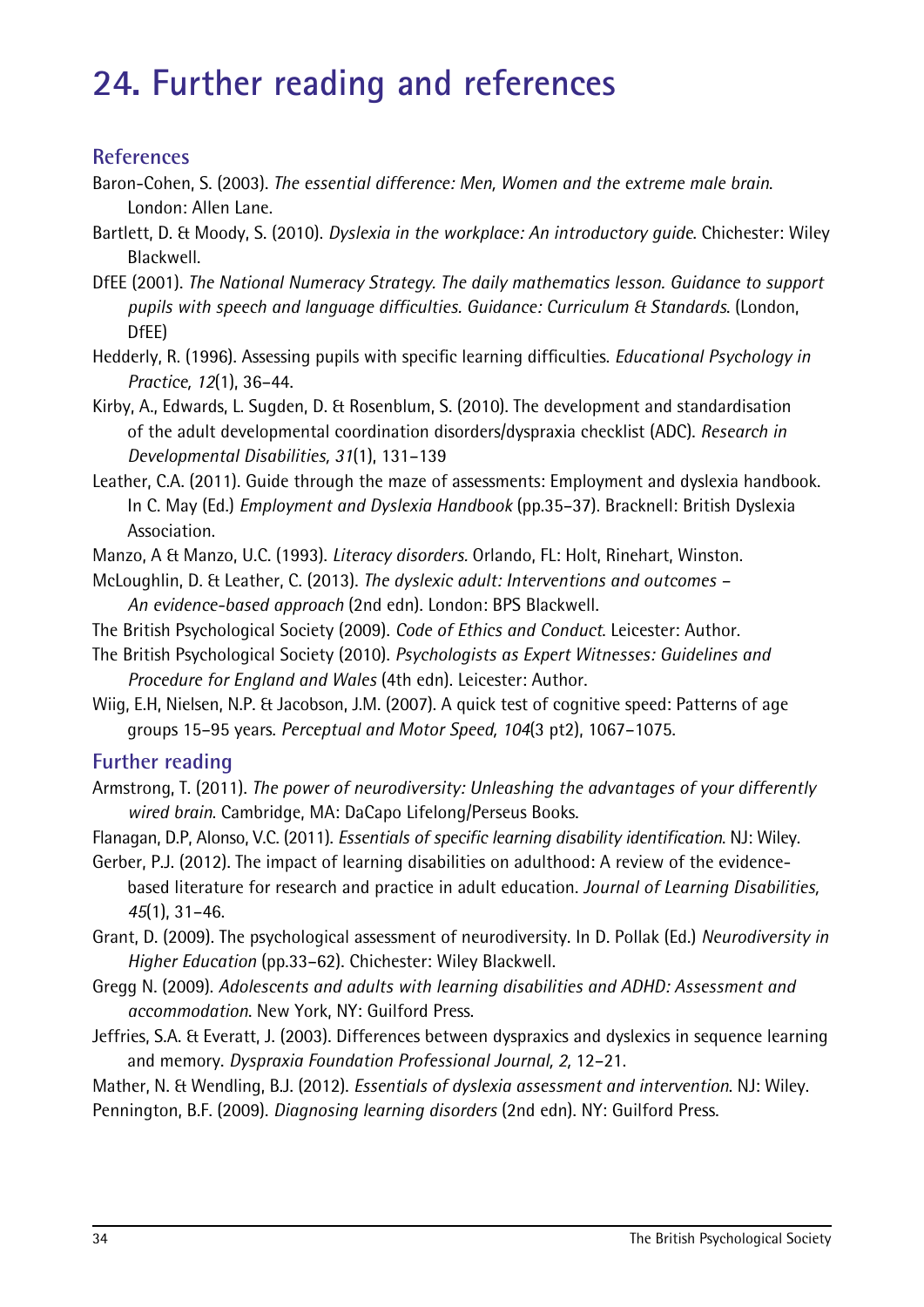# **25. Contributors and consultation**

All group members contributed to the process, which included the debate and discussion of several ethical principles and agreement that these guidelines represent best practice. They are named as follows:

- Brenda Allan
- Helen Bartimote
- Sarah Cleaver
- Tessa Hollingsworth
- Cheryl Isaacs
- Nicola James
- Christopher Rossiter
- Dr Joanna Roberts
- Shirley Ryall
- Teresa Shuttleworth
- Maddy Wyatt

Consultation, feedback and additional guidance were invited and returned from the following organisations and contributors:

- SpLD Assessment Standards Committee (SASC) Lynn Greenwold
- BPS Committee in Training Standards (CTS) Angus McDonald
- Professional Association of Teachers of Students with Specific Learning Difficulties (PATOSS) Lynn Greenwold
- The British Dyslexia Association Margaret Malpas
- Dyslexia Action Tessa Hollingsworth (group member)
- The Adult Dyslexia Organisation
- Dr Sylvia Moody, Clinical Psychologist
- Dr David Grant, Educational Psychologist

The full citation of this document is:

British Psychological Society (2017). *Psychological assessment of adults with specific performance difficulties at work*. Leicester: Author.